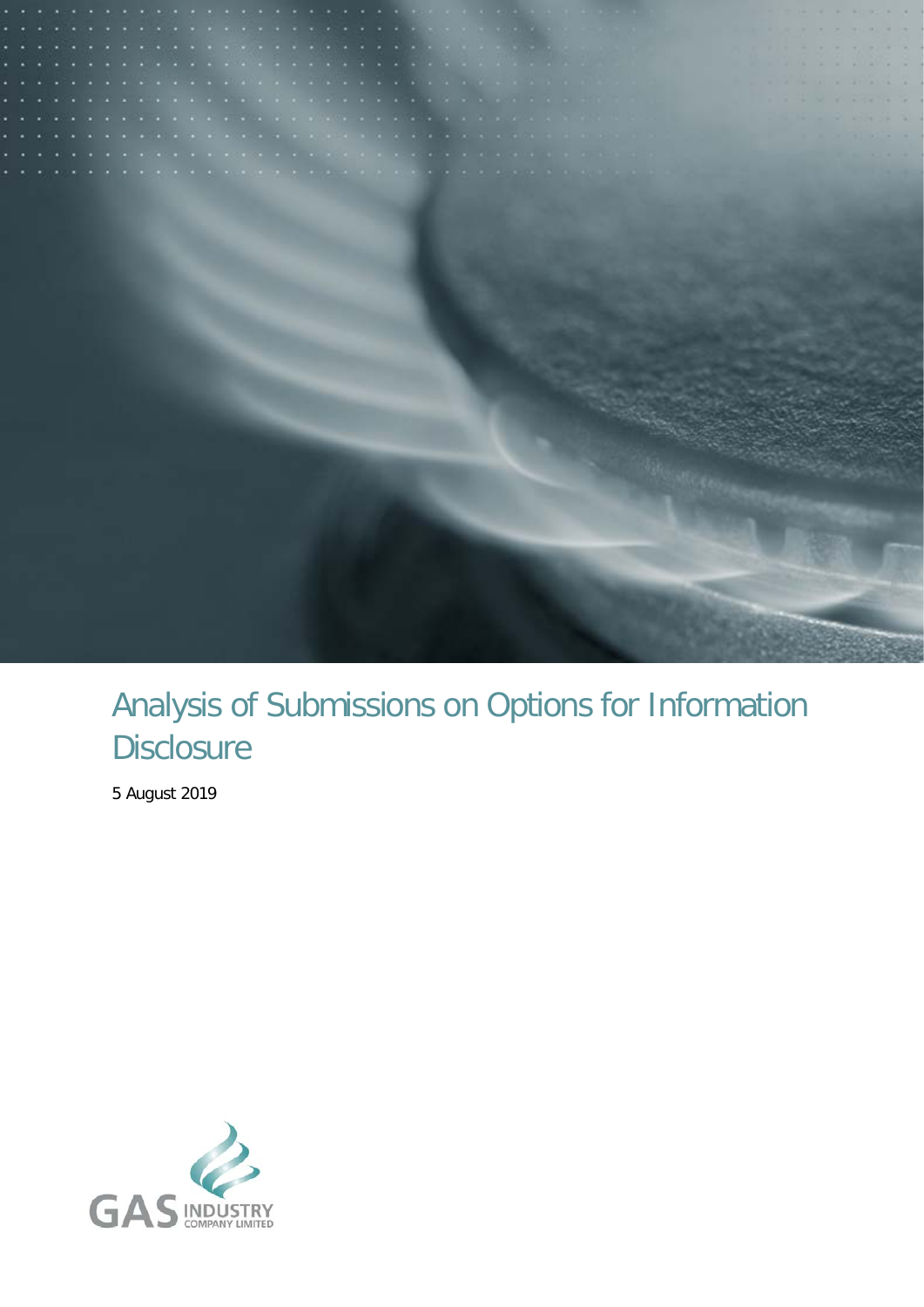# <span id="page-1-0"></span>Executive Summary

Gas Industry Co released the Options for Information Disclosure in the Wholesale Gas Sector consultation paper ('Options paper') in March, as the first step in our information disclosure workstream. The purpose of the paper was to provide gas sector stakeholders with the opportunity to comment on various issues relating to information disclosure in the New Zealand gas sector. This paper set out a number of elements associated with a possible problem statement.

We received twenty submissions on the Options Paper from a wide range of parties spanning the New Zealand energy sector. There are a number of submissions containing detailed responses to various issues raised in the Options Paper, with some having different perspectives on several issues. Given the range of perspectives in the submissions, Gas Industry Co decided to have a cross-submissions process for parties to provide further information on issues they consider are important. We received thirteen cross-submissions, including two from parties that had not provided an initial submission. The relatively large number of submissions and crosssubmissions (by energy sector standards) reinforces the point that many parties consider transparent and even access to information in the gas sector to be an important issue.

#### **Issues Identified in Submissions**

The Options paper identified various possible information issues in the gas wholesale market. These potential issues relate primarily to the availability of information in the market including issues associated with information transparency and asymmetry. There are divergent views on the information problems discussion in the paper. Upstream parties (OMV, Todd, Greymouth and PEPANZ) consider that specific problems were not identified in the Options paper. In contrast, several parties broadly agree with the information issues identified in the paper. Notwithstanding these different perspectives, parties broadly agree that planned and unplanned production outage information should be disclosed to the market. The next step in Gas Industry Co's workstream will involve the identification of a problem statement for information disclosure in the gas industry.

The Options paper identified two broad implementation options for information disclosure: a regime could be introduced as an agreed industry arrangement or alternatively though regulation. Upstream parties, together with Meridian, support an industry-led approach to information disclosure. Twelve parties either have reservations about the viability of an industryled approach or do not support this approach. These parties consider that a regulatory solution to information disclosure is required. However, several parties comment that an industry-led approach may be useful as an interim, short-term solution.

As noted above, there is a broadly consistent theme across submissions that upstream production planned and unplanned outage information should be disclosed. Most submitters consider that disclosure of this information should be the highest priority for the information disclosure workstream. Upstream parties acknowledge this view in their cross-submissions. They note that PEPANZ, along with major gas producers (OMV, Todd Energy, Beach Energy and Greymouth Gas) are actively working to develop an industry-led disclosure regime for gas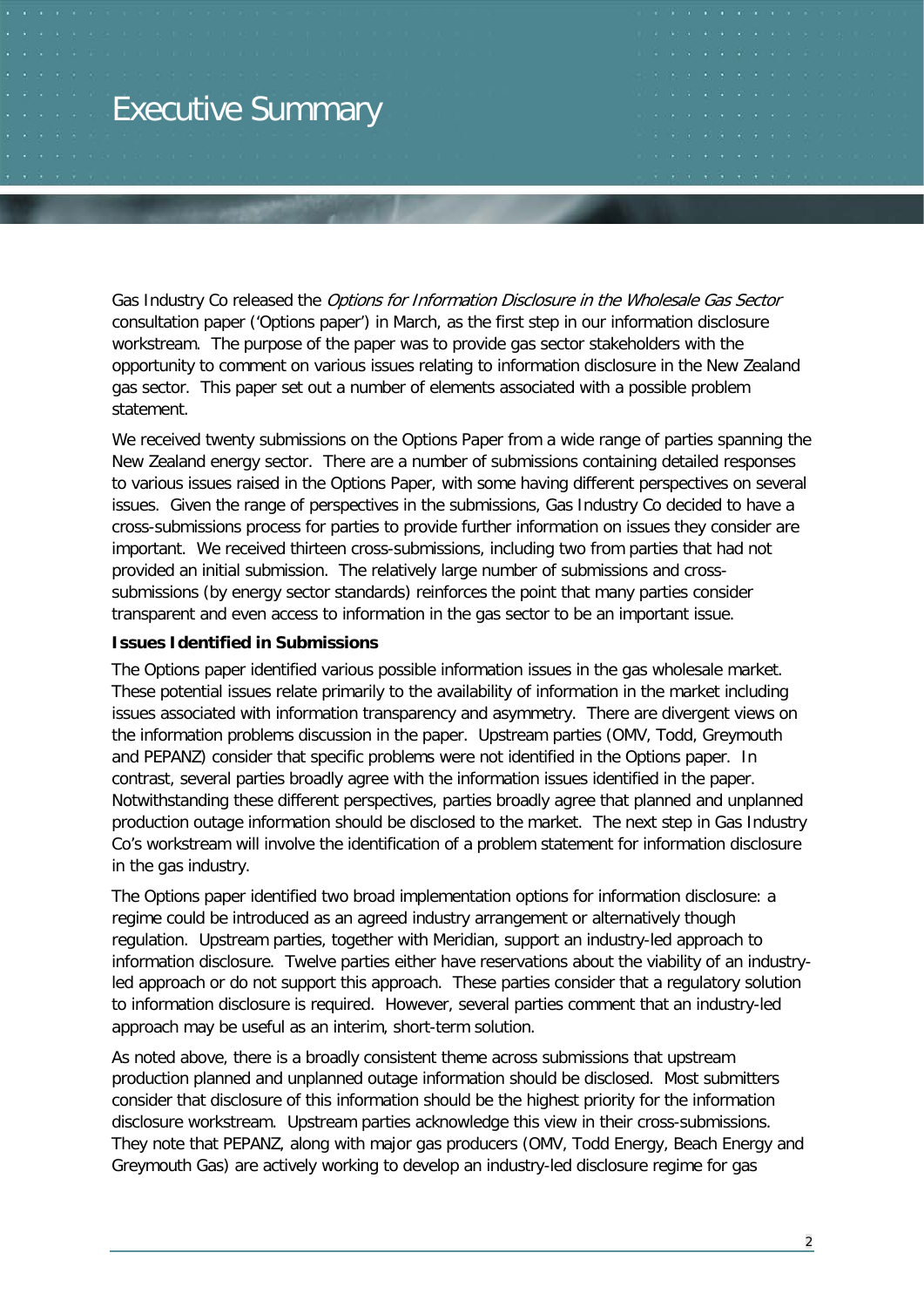production outages. OMV comments that it would be good to see parties proactively implementing a solution to provide outage information so that there is a broad approach to disclosure across the industry. Recognising some stakeholders' request for the timely introduction of an information disclosure regime, Gas Industry Co will continue work on a problem statement and, if appropriate, a regulatory alternative in parallel to the industry's work on an industry-led approach to information disclosure.

The Options paper considered the disclosure of both planned and unplanned outages for major users. There are mixed views about whether these outages should be disclosed. Several submitters comment that these consumers are a significant part of the gas market and should be required to disclose outage information. Some parties disagree that major users' plant outages should be included in an information disclosure regime. Submissions from these parties centre mainly on the impact that information disclosure could have on Methanex. Methanex's submission focusses on the potential for its competitors to use outage information to gain competitive advantage.

The Options paper considered the disclosure of both planned and unplanned outages for transmission pipelines. Parties are generally comfortable with how information surrounding transmission outages is currently disclosed. However, there are a few submitters who would like to see some improvements made.

Seven parties comment that storage (including the Ahuroa Gas Storage Facility) information should be included in a disclosure regime. First Gas comments that it would welcome further discussion on Ahuroa gas storage information disclosure.

The Options paper considered the requirement for gas producers to provide production information for the coming year. Twelve submitters would like to see forecast gas production information disclosed. In contrast, upstream parties are opposed to further disclosure of forecast production. Several upstream parties note that annual production forecast information is already available from  $MBIE<sup>1</sup>$  $MBIE<sup>1</sup>$  $MBIE<sup>1</sup>$ . Gas Industry Co is working with MBIE to see whether this information can be provided earlier than has occurred in previous years. The Electricity Authority, together with input from Gas Industry Co, is doing work to understand options for disclosure of thermal generators' thermal fuel (coal and gas) positions.

The Options paper considered the requirement for major users to provide consumption information for the coming year. There are mixed views between parties on whether an information disclosure regime should include forecast consumption disclosure. Methanex states that its consumption information is commercially sensitive, and it does not believe that its provision would be effective in dealing with security of supply issues. Methanex makes the general point that aggregation of data would not address its confidentiality concerns, given the large size of its gas consumption relative to other users.

The Options paper identified the publication of lagged emsTradepoint price and volume information as a potential avenue for improving the availability of this market information. Submitters generally agree that this information should be disclosed publicly. However, four parties note that this information is already available through a \$5,000 p.a. read-only subscription to emsTradepoint. emsTradepoint considers that the entry level annual fee is not unreasonable. It is considering different levels of subscription-based access and information depending on the participation level. emsTradepoint has recently added a lagged, weekly publication of its Monthly and Quarterly Indices to its public website as a free service.

<span id="page-2-0"></span><sup>1</sup> MBIE's 2018 release of Reserves, Activity and Field Data includes producers' forecasts of annual gas production from 2018 - 2053.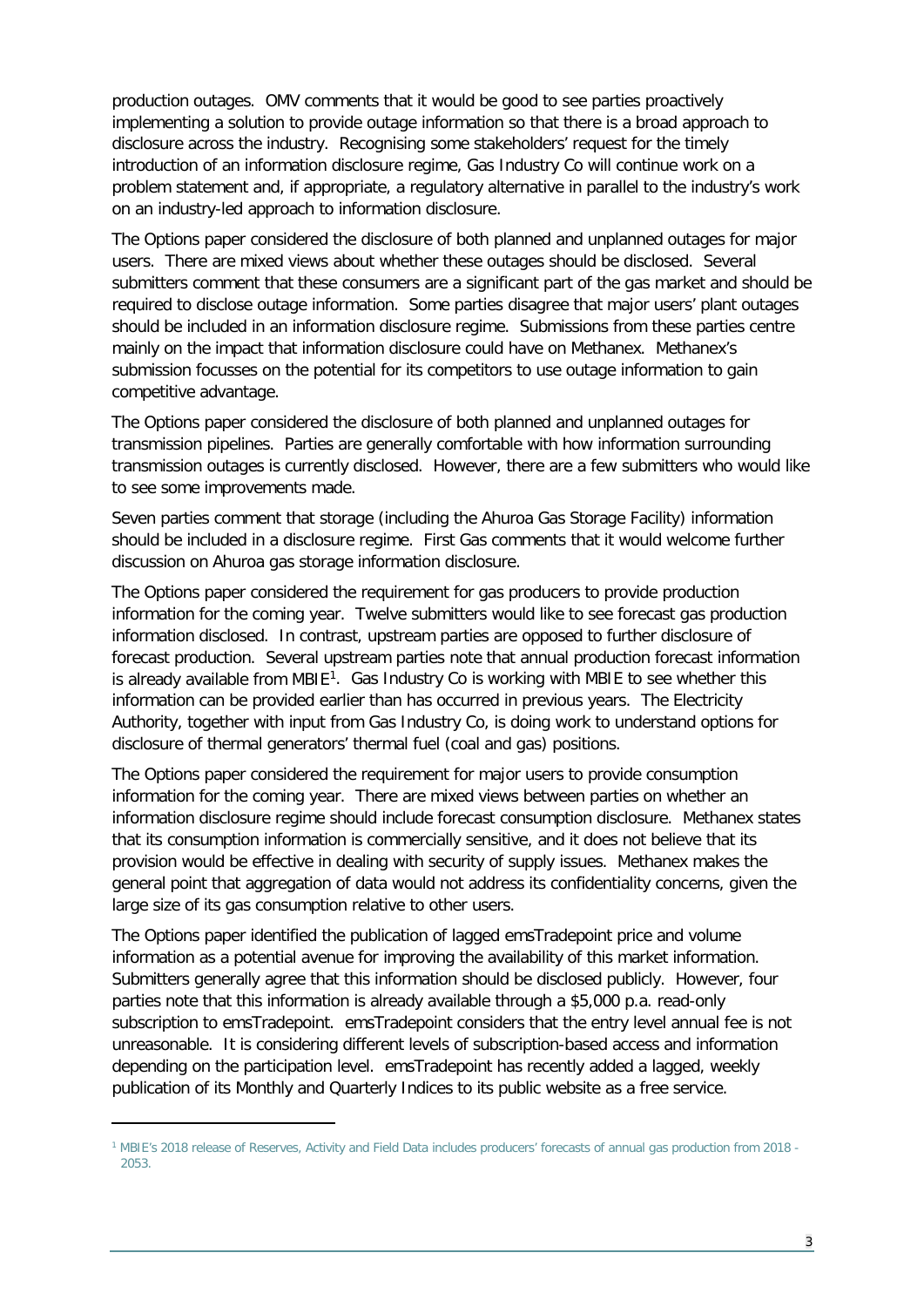A further option for improving market information identified in the Options paper is the publication of weighted average price and volumes from gas traded under bilateral contracts. Five parties support the further development of this option. Seven parties (including all upstream submitters) do not support the option and consider that it should not be progressed further. Upstream parties make a number of points regarding the practical issues associated with implementing this option.

Several submissions make the point that some parties (particularly those parties who do not participate regularly in the gas wholesale market) may be unaware of some information that is publicly available. Gas Industry Co intends to develop an information portal, which will be a onestop launch-place for parties to access publicly available information.

#### **Next Steps**

There are several strands of work underway related to this information disclosure workstream, including:

- **Gas production outages.** Gas producers are currently developing industry-led arrangements for the disclosure of production outages;
- **ems-Tradepoint price & volume information.** emsTradepoint is re-designing its website over the next six months or so, with different levels of subscription-based access and information. emsTradepoint has started publishing price measures on a weekly basis on the public part of its website;
- **Thermal fuels information disclosure for electricity generators.** The EA, together with Gas Industry Co, is progressing this issue;
- **Currently available information.** Gas Industry Co intends to develop an information portal on its website for parties to access and understand information that is publicly available already;
- **Industry notifications page.** Gas Industry Co has recently provided a page on its website for stakeholders to post any industry notifications. The page has been developed in response to requests from stakeholders that an online tool be made available for the industry to voluntarily post notifications. The page is not intended to replace, and does not reflect any of the outcomes of, this Information Disclosure workstream;
- **Gas production information.** This information is already published by MBIE. In 2019, MBIE provided the information earlier than in other years. It may be possible to bring the publication date forward further;
- **Gas quality information.** Under its gas quality workstream, Gas Industry Co will consider what further gas quality information is required by the industry. Work is expected to begin on this before the end of the calendar year.

The next step in Gas Industry Co's work programme on information disclosure will involve the development of a specific problem statement along with particular information disclosure elements. A paper on this topic will be released for consultation in October.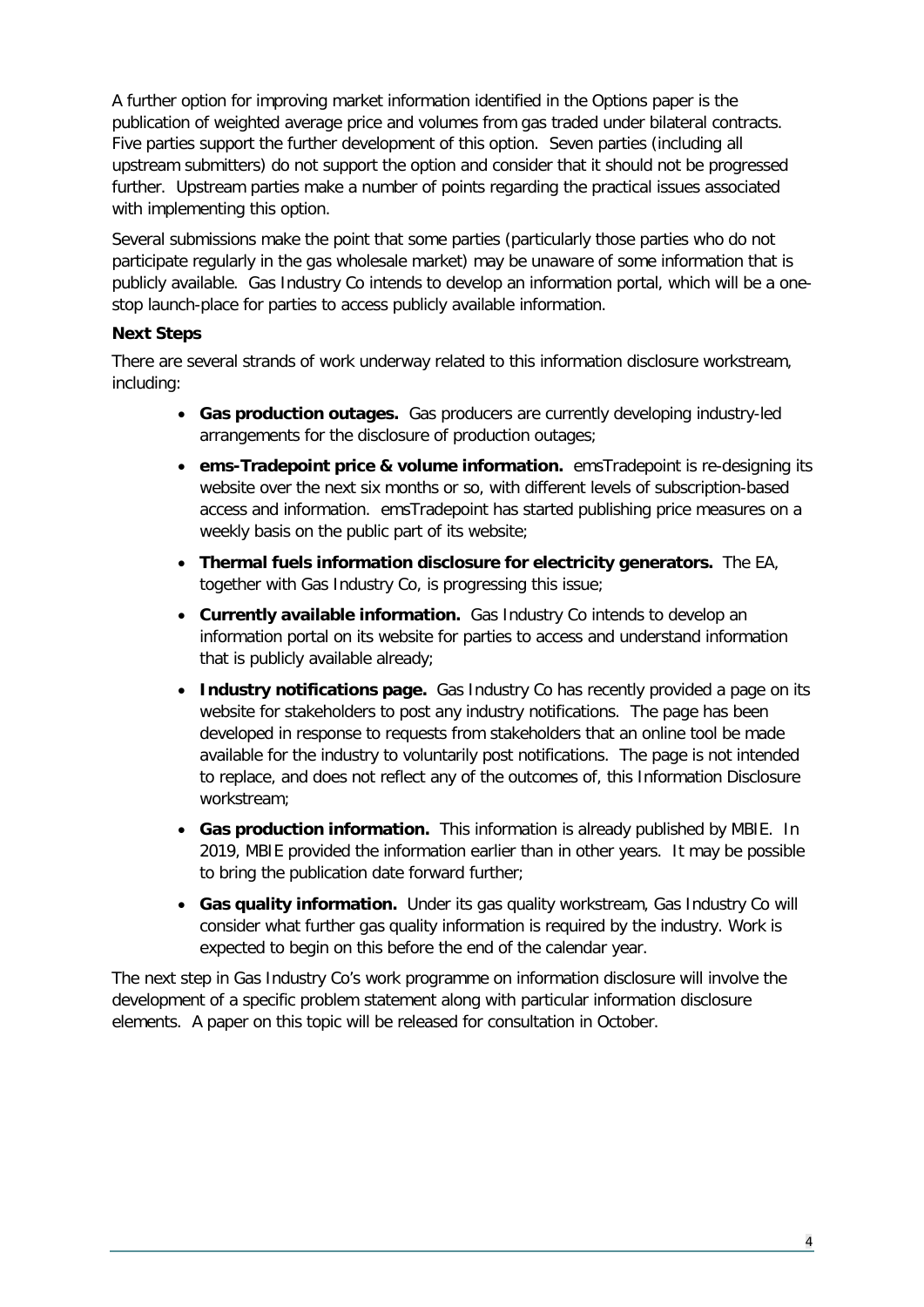# <span id="page-4-0"></span>**Contents**

| œ  |  |  | <b>ALLOWS OF THE OFFICE ART ALL CHARGES</b> |  |  |  |  |                                                                                                                 |  |
|----|--|--|---------------------------------------------|--|--|--|--|-----------------------------------------------------------------------------------------------------------------|--|
|    |  |  |                                             |  |  |  |  |                                                                                                                 |  |
|    |  |  |                                             |  |  |  |  | .                                                                                                               |  |
|    |  |  |                                             |  |  |  |  |                                                                                                                 |  |
|    |  |  |                                             |  |  |  |  |                                                                                                                 |  |
| m. |  |  |                                             |  |  |  |  |                                                                                                                 |  |
|    |  |  |                                             |  |  |  |  |                                                                                                                 |  |
|    |  |  |                                             |  |  |  |  | the contract of the contract of the contract of the contract of the contract of the contract of the contract of |  |
|    |  |  |                                             |  |  |  |  |                                                                                                                 |  |

| <b>EXECUTIVE SUMMARY</b>                                                | 2  |
|-------------------------------------------------------------------------|----|
| <b>CONTENTS</b>                                                         | 5  |
| <b>INTRODUCTION AND PURPOSE</b><br>1.                                   | 7  |
| 1.1 PURPOSE                                                             | 7  |
| <b>1.2 INTRODUCTION</b>                                                 | 7  |
| <b>ISSUES IDENTIFIED IN SUBMISSIONS</b><br>2.                           | 8  |
| <b>2.1 SUBMISSIONS RECEIVED</b>                                         | 8  |
| 2.2 INFORMATION DISCLOSURE PROBLEM STATEMENT                            | 9  |
| 2.3 LIMITED UNDERSTANDING OF CURRENTLY AVAILABLE<br><b>INFORMATION</b>  | 10 |
| 2.4 INDUSTRY-LED OR REGULATED INFORMATION DISCLOSURE<br><b>REGIME</b>   | 10 |
| 2.5 PRINCIPLES OR SPECIFIC APPROACH TO INFORMATION<br><b>DISCLOSURE</b> | 12 |
| 2.6 UPSTREAM PRODUCTION OUTAGES DISCLOSURE                              | 13 |
| 2.7 MAJOR USER OUTAGES DISCLOSURE                                       | 14 |
| <b>2.8 STORAGE INFORMATION DISCLOSURE</b>                               | 14 |
| 2.9 TRANSMISSION INFORMATION DISCLOSURE                                 | 15 |
| <b>2.10 GAS QUALITY INFORMATION DISCLOSURE</b>                          | 15 |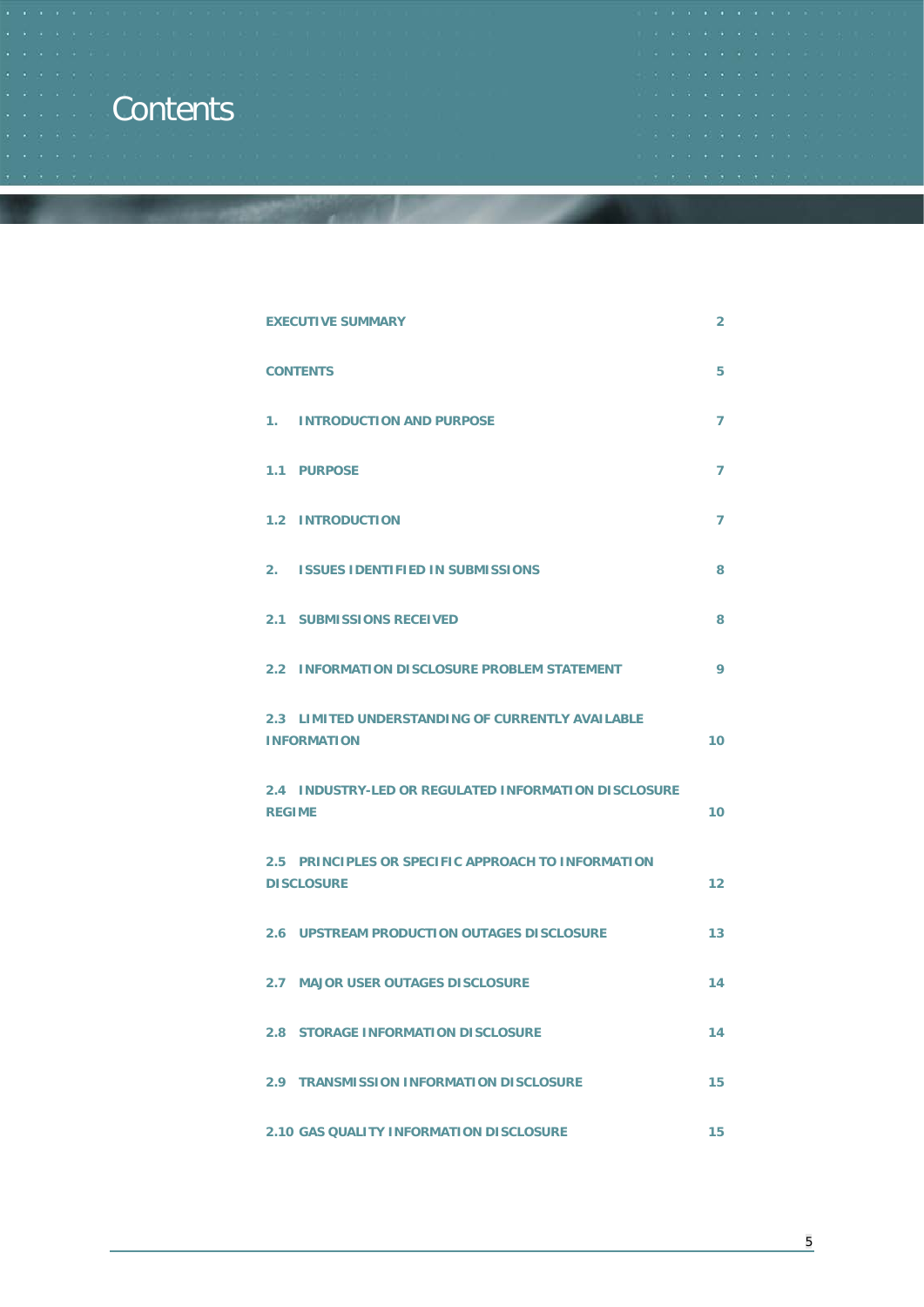| <b>2.11 FORECAST PRODUCTION DISCLOSURE</b>       | 16 |
|--------------------------------------------------|----|
| <b>2.12 FORECAST CONSUMPTION DISCLOSURE</b>      | 16 |
| 2.13 EMSTRADEPOINT PRICE AND VOLUME DISCLOSURE   | 17 |
| 2.14 CONTRACT PRICE AND VOLUMES DISCLOSURE       | 17 |
| <b>2.15 GAS RESERVES AND RESOURCES REPORTING</b> | 19 |
| 2.16 PRIORITIES FOR INFORMATION DISCLOSURE       | 19 |
| <b>2.17 PUBLICATION OPTIONS</b>                  | 19 |
| <b>2.18 BENEFITS ANALYSIS</b>                    | 20 |
| 3. NEXT STEPS                                    | 21 |
| <b>GLOSSARY</b>                                  | 23 |
| <b>ABOUT GAS INDUSTRY CO</b>                     | 24 |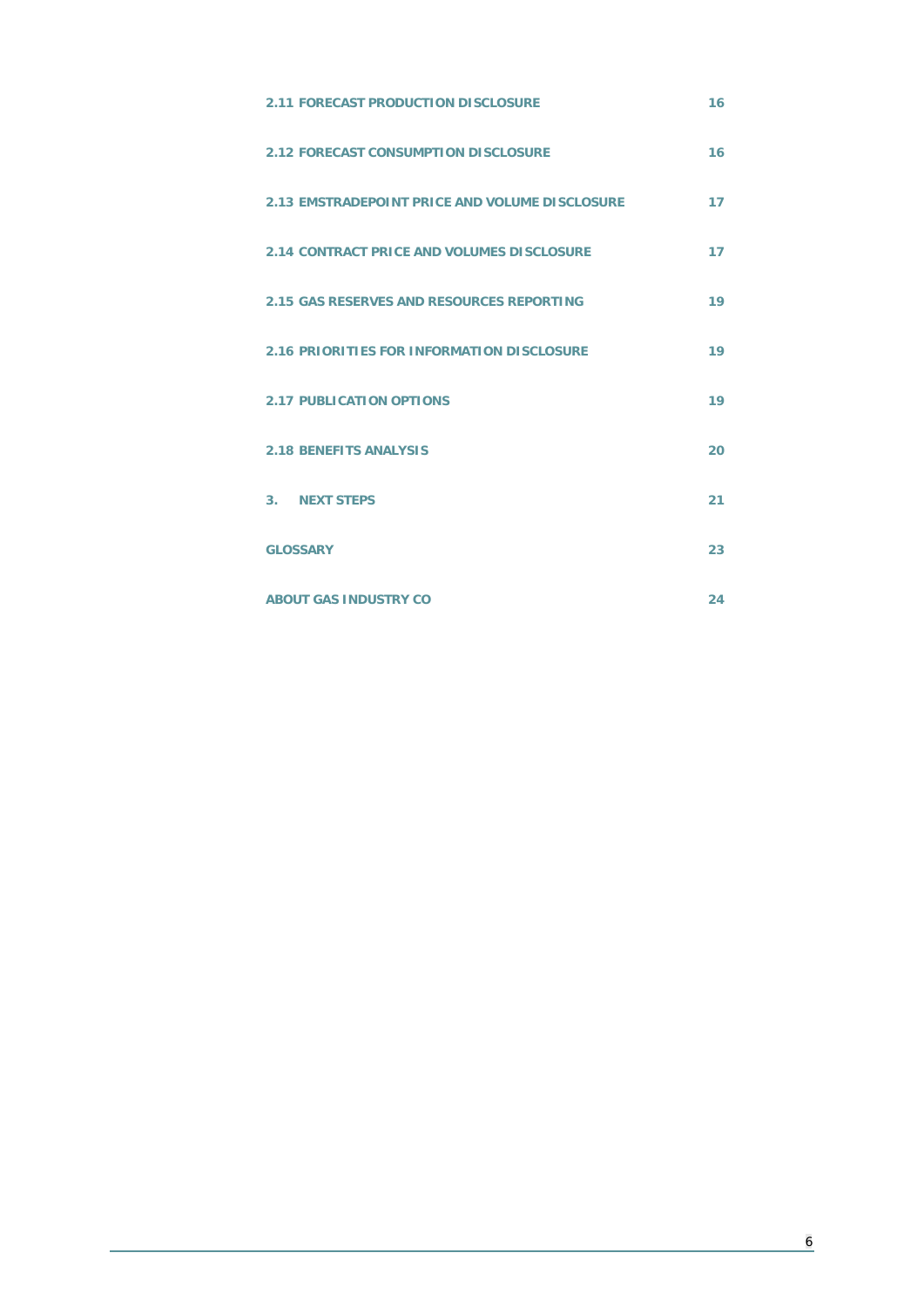# <span id="page-6-0"></span>1. Introduction and purpose

# <span id="page-6-1"></span>**1.1 Purpose**

The purpose of this paper is to provide an analysis of the submissions and cross-submissions that Gas Industry Co has received on the Options for Information Disclosure in the Wholesale Gas Sector consultation paper ('Options paper'). We also set out the next steps in Gas Industry Co's information disclosure workstream.

# <span id="page-6-2"></span>**1.2 Introduction**

Recent events in the gas industry have brought an increased focus on information availability in the sector. The industry has seen several production outages occurring over a relatively short space of time and this has led to questions, from both within the industry and the broader energy sector, about information transparency and asymmetry in the wholesale gas market.

Further to the concerns raised by the industry, on 25 July 2018, Gas Industry Co received a letter from the Minister of Energy and Resources Hon Dr Megan Woods, where she raised her concern that if information is not required to be disclosed in a timely manner it may have a material effect on the wider market for gas. The Minister requested that Gas Industry Co investigate the current information disclosure requirements and consider whether they are adequate.

Over the course of the Gas Transmission Access Code (GTAC) workshops in 2018, a number of industry participants sought information disclosure by large interconnected parties as a part of their interconnection agreements. It was determined that issues relating to the transparency of outage information that may impact the gas wholesale market is an issue that requires broader consideration than the GTAC process. Parties concluded that this matter should be progressed by a separate work stream led by Gas Industry Co.

Recognising the issues and concerns identified above, Gas Industry Co established a workstream to progress issues related to information availability. This workstream will consider whether current market arrangements related to information disclosure in the wholesale gas sector are sufficient or whether further arrangements are required.

The Options for Information Disclosure in the Wholesale Gas Sector consultation paper ('Options paper') was released in March, representing the first formal step in the workstream. The purpose of the paper was to provide stakeholders with the opportunity to comment on various issues relating to information disclosure in the New Zealand gas sector. This paper set out a number of elements associated with a possible problem statement. It discussed the importance of information for the operation of a well-functioning market. Various options for improving information transparency in the gas market were described at a concept level.

Submissions on the Options paper were received on 17 April. A number of submissions have detailed responses to various issues raised in the Options Paper, with some having different perspectives on several issues. Given the range of perspectives in the submissions, Gas Industry Co decided to have a cross-submissions process for parties to provide further information on issues they consider are important. Cross-submissions closed on 27 June.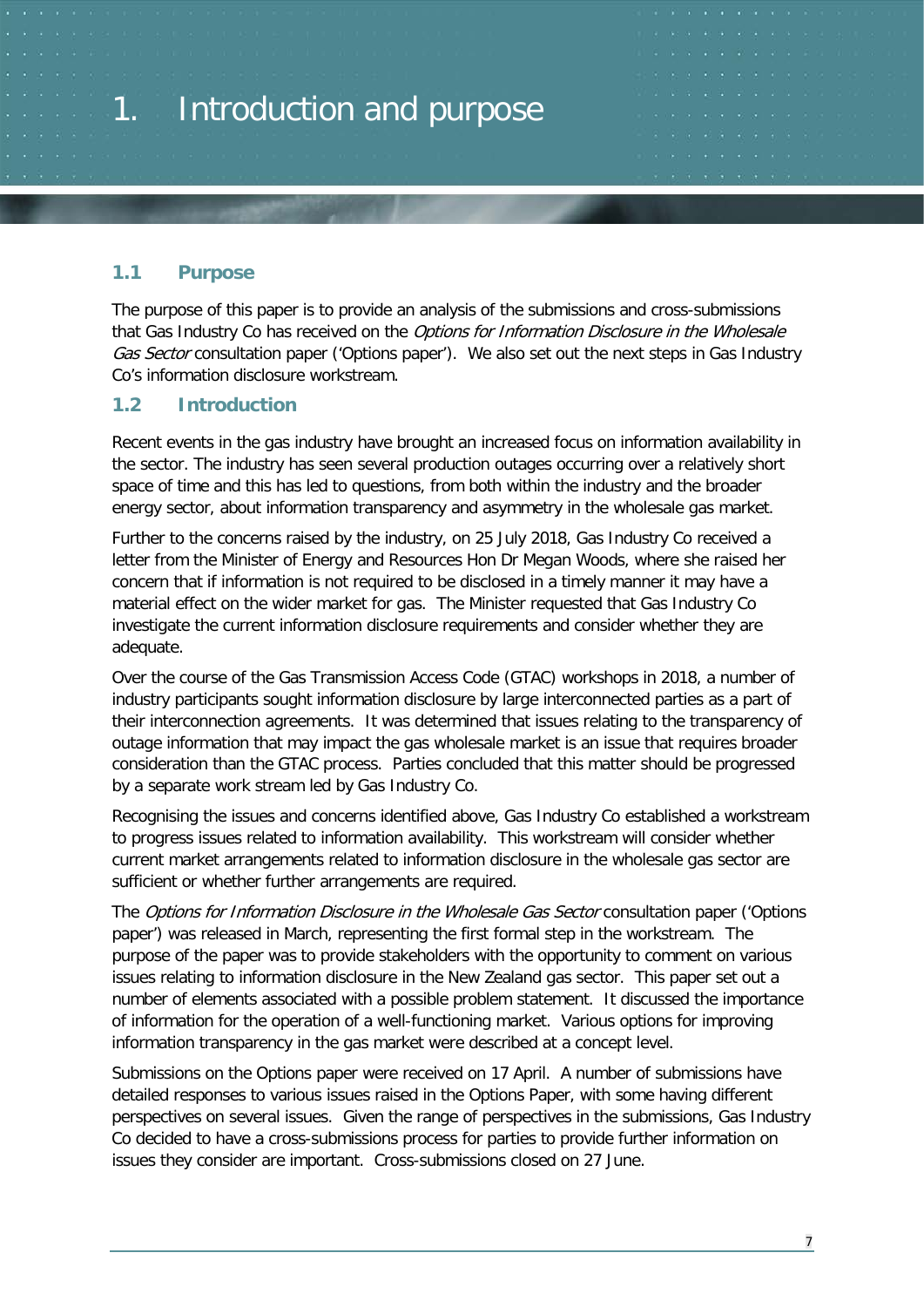# <span id="page-7-0"></span>2. Issues Identified in Submissions

## <span id="page-7-1"></span>**2.1 Submissions Received**

Submissions were received from twenty parties:

- Electricity Authority (EA)
- Major Energy Users Group (MEUG)
- Transpower Limited (Transpower)
- Mercury Limited (Mercury)
- Meridian Energy Limited (Meridian)
- Energy Link Ltd (EnergyLink)
- Petroleum Exploration & Production New Zealand (PEPANZ)
- Greymouth Gas New Zealand Limited (Greymouth)
- OMV New Zealand Limited (OMV)
- Todd Energy Limited and Nova Energy Limited (Todd)
- First Gas Limited (First Gas)
- Trustpower Limited (Trustpower)
- Genesis Energy Limited (Genesis)
- Contact Energy Limited (Contact)
- Vector Limited (Vector)
- Major Gas Users Group (MGUG)
- New Zealand Steel Limited (NZ Steel)
- Fonterra Co-operative Group Limited (Fonterra)
- Methanex New Zealand Limited (Methanex)
- emsTradepoint Limited (emsTradepoint)

Cross-submissions were received from the following thirteen parties:

- Haast Energy Trading Limited (Haast)
- Flick Energy Ltd (Flick)
- MEUG
- Transpower
- PEPANZ
- **Greymouth**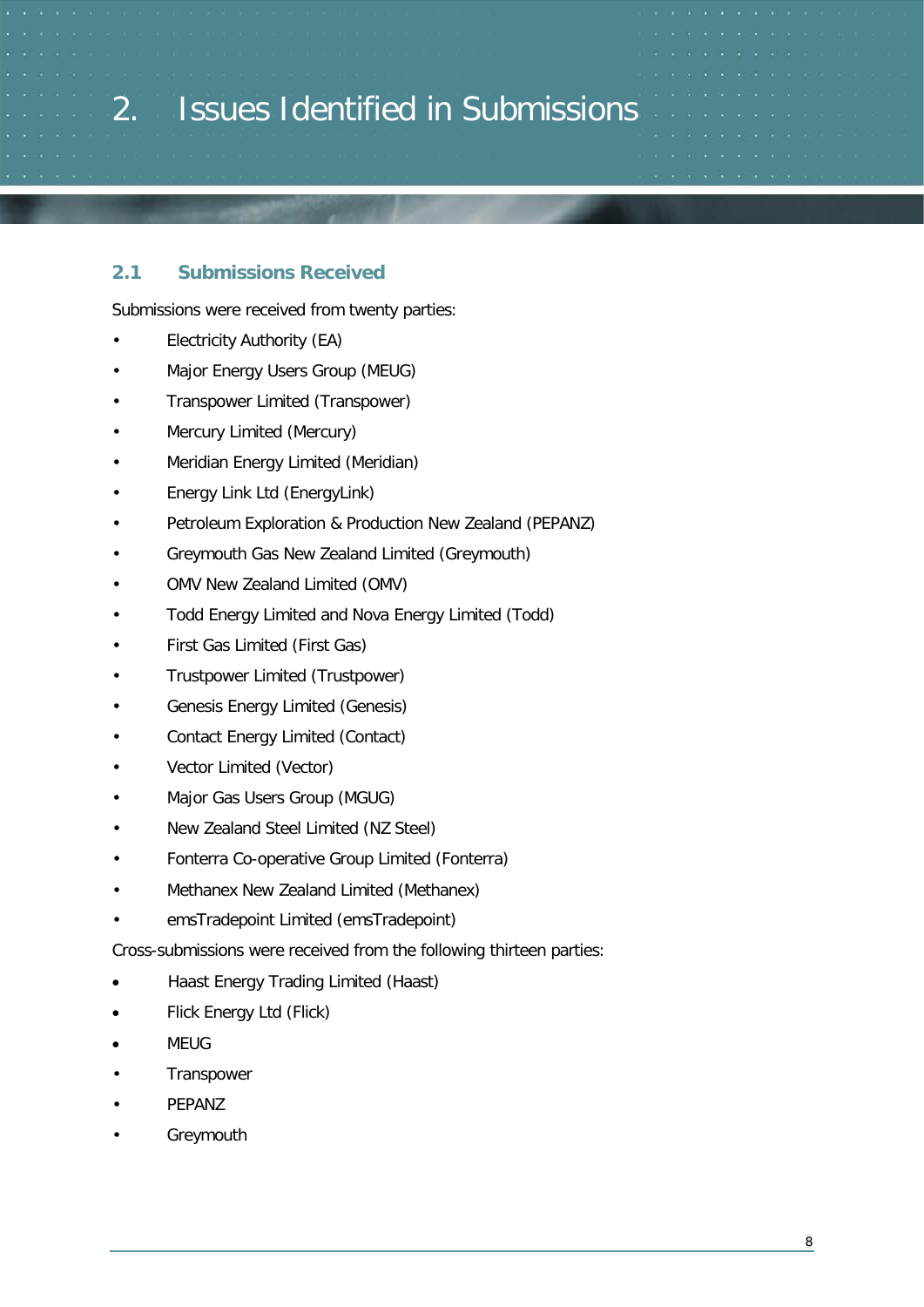- OMV
- Todd
- **First Gas**
- **Trustpower**
- **Vector**
- MGUG
- emsTradepoint

The submissions and cross-submissions are reasonably varied: some are brief, while others are extensive. The focus of individual submissions tends to reflect the industry and part of the market that the submitter belongs to.

In this section we summarise the main themes that emerge from parties' submissions and cross submissions. Where appropriate, we comment on the points raised.

# <span id="page-8-0"></span>**2.2 Information Disclosure Problem Statement**

The Options paper identified various possible information issues in the gas wholesale market. These potential issues relate primarily to the availability of information in the market including issues associated with information transparency and asymmetry. These issues stem from the concentrated nature of the sector (in both the supply and demand parts of the sector) and the nature of the arrangements between sellers and buyers of gas.

Submitters have divergent views on the potential issues that were identified.

Upstream parties (OMV, Todd, Greymouth and PEPANZ) consider that particular problems are not identified in the paper. They comment that the paper identifies potential information gaps (or transparency issues) which may not necessarily cause problems for parties in the market (or those indirectly affected by the gas wholesale market, such as electricity companies). For instance, Greymouth notes that it does not follow that every information gap is a problem. Todd considers that the problem statement is critical to inform the scope of an information disclosure regime.

Upstream parties also note that some information is already currently provided. Particular mention is made of information that is provided to the Ministry of Business, Innovation and Employment (MBIE) under the Crown Minerals (Petroleum) Regulations (2007). For example, forecast production information is submitted to MBIE who publishes the information annually (see section [2.11\)](#page-15-0). Notwithstanding this perspective, all upstream parties recognise that information about gas production outages (both planned and unplanned) is important for the efficient operation of the gas market.

In contrast, several parties (including Haast, Mercury, Meridian, Trustpower, Genesis, Contact, Vector and emsTradepoint) broadly agree with the information issues identified in the paper. For instance, Trustpower notes that there are a number of aspects of current market arrangements that are opaque, leading to market inefficiencies. Mercury submits that planned and unplanned outages in gas production or pipeline transmission can result in some parties having information ahead of other market players (e.g. thermal generators may have information before other electricity sector participants). This asymmetric information may have an impact on other market participants' risk positions and confidence in the electricity spot and futures markets.

Gas Industry Co Comment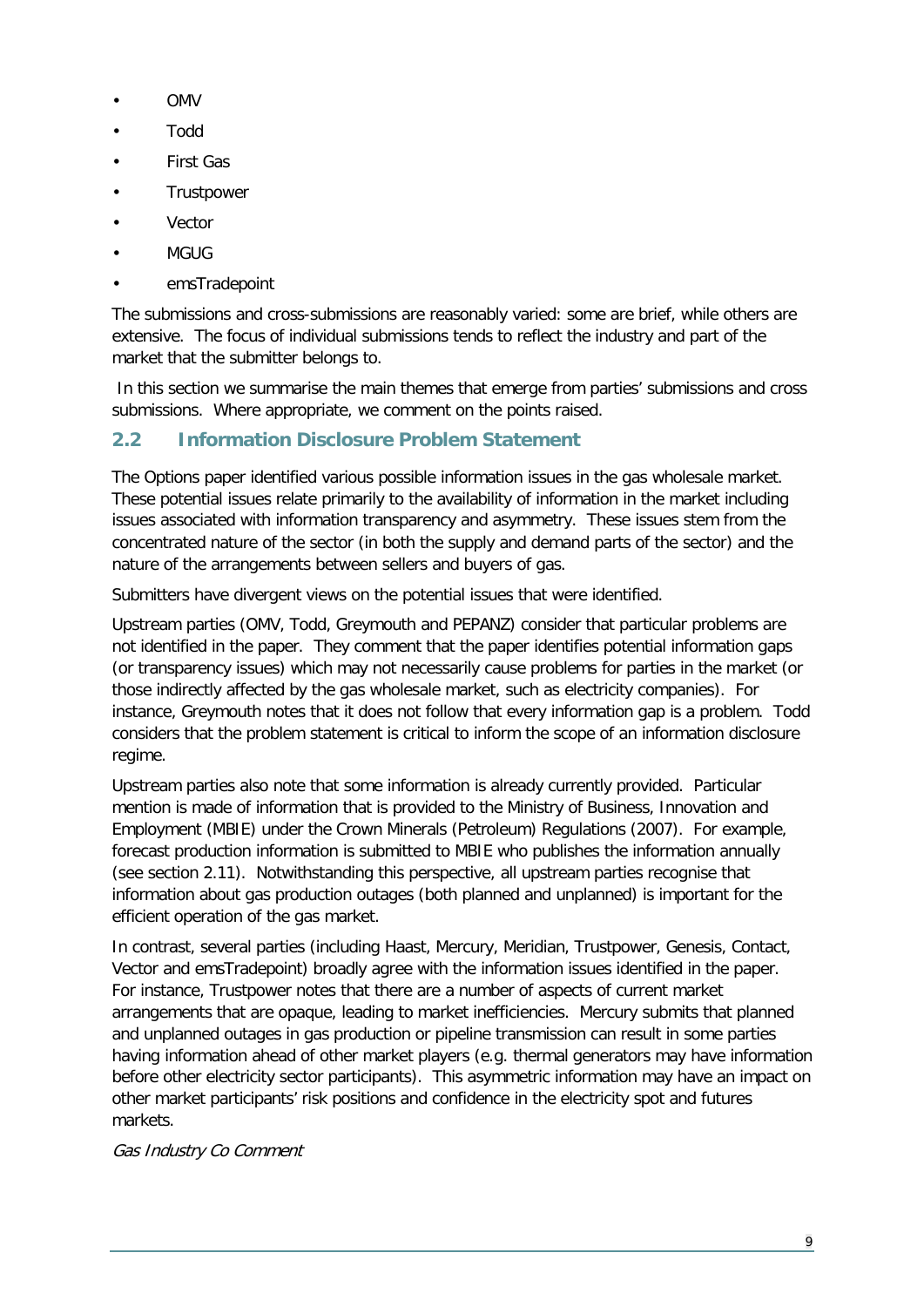A full understanding of the problem statement is an important part in the possible establishment of an information disclosure regime. The development of a focused problem definition will be a key part of the next stage of the workstream.

# <span id="page-9-0"></span>**2.3 Limited Understanding of Currently Available Information**

Upstream parties consider that part of the perceived problem with information availability stems from the fact that there is a lack of knowledge by some parties regarding the availability of current public information. For instance, Todd notes that there is a lack of knowledge by nongas industry companies regarding availability of information already in the public domain or information that can be purchased. Todd provides a schedule of publicly available information relating to gas supply in its submission.

Similarly, Genesis comments that it is important for parties to be aware of information that is readily available. It considers that there is a role for Gas Industry Co and the Electricity Authority (EA) to educate parties on the information that is available publicly.

The EA identifies this issue in its UTS (undesirable trading situation) decision of 14 February  $2019<sup>2</sup>$  (relating to the period 15 September – 8 November 2018):

- 9.55 The investigation has highlighted that:
	- (a) many participants are not making use of the range of publicly available information regarding gas supply and other factors affecting the wholesale market
	- (b) the perception of information asymmetry was much larger than the actual asymmetry
	- (c) publicly available information regarding gas supply and other factors affecting the wholesale market is difficult to find and interpret…

TDB Advisory (TDB) makes a similar point in its report to the Major Electricity User Group (MEUG) on Gas Industry Governance[3.](#page-9-3) Regarding the second Pohokura outage event in 2018, TDB notes: "A significant number of respondents including regulators, upstream firms and some downstream firms indicated information was available about the second Pohokura event but was not being picked up by some industry players".

## Gas Industry Co Comment

It appears that some parties (particularly those parties who do not participate regularly in the gas wholesale market) may be unaware of some information that is publicly available. They may also have difficulties in interpreting this information. Gas Industry Co intends to develop an information portal on its website, which will be a one-stop launch-place for parties to access publicly available information. The portal will include a guide to assist in the interpretation of this information. In addition, the EA is looking to link to some gas data in its Electricity Market Information (EMI) website.

# <span id="page-9-1"></span>**2.4 Industry-led or Regulated Information Disclosure Regime**

<span id="page-9-2"></span><sup>&</sup>lt;sup>2</sup> Electricity Authority (2019). "The Authority's decision on claim of an undesirable trading situation:

Claim submitted 8 November 2018 by Electric Kiwi, Flick Energy, Pulse Energy, Switch Utilities (Vocus), and Vector", 28 February 2019

<span id="page-9-3"></span><sup>&</sup>lt;sup>3</sup> TDB Advisory (2019). "Gas Industry Governance: Incentives, Regulation and Outcomes", 29 April 2019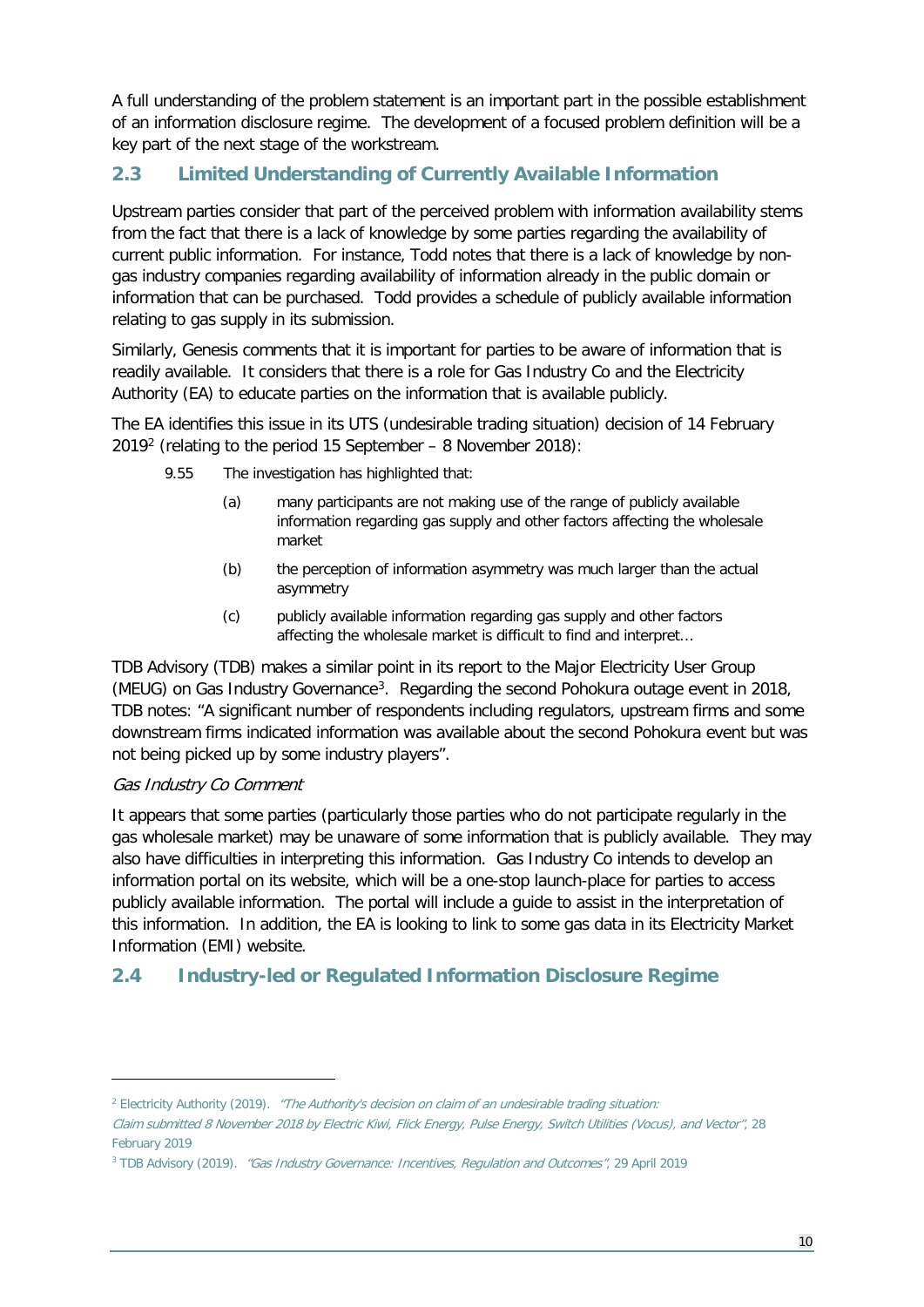The Options paper identified two broad implementation options for information disclosure: a regime could be introduced as an agreed industry arrangement (or industry-led arrangement) or alternatively though regulation.

The paper listed voluntary (rules-based) and principles-based disclosure as possible forms of industry-led arrangement. A number of parties have used the term 'voluntary' as meaning an industry-led arrangement, with specific rules or principles-based approaches sitting as options under this heading. To be consistent with the Options paper, we retain the 'industry-led' term in this discussion.

We note that it is possible that some types of information could be implemented under an industry-led approach while others may require regulation. The overall disclosure regime could conceivably be a hybrid regime, with a mix of industry-led and regulation-based information disclosure.

Five submitters support an industry-led approach to information disclosure (upstream parties and Meridian). Meridian's view is that Gas Industry Co should work with participants to take an industry-led agreement forward with urgency. Todd comments that an industry-led option would be low cost and simple. It suggests that industry-led arrangements could be easily amended over time to ensure they were meeting the objectives for a disclosure regime. The upstream parties recognise that there is a risk of non-compliance; however, OMV notes that the potential for regulatory intervention would be an incentive to ensure participation. Upstream parties consider that this disclosure should be limited to information on planned and unplanned outages.

Twelve parties either have reservations about the viability of an industry-led approach or do not support this approach. Transpower, for instance, considers that commercial incentives may be a barrier to voluntary disclosure. The EA makes a similar point in its submission. It notes that while a voluntary regime provides the potential for swift and low-cost implementation, the experience in the electricity sector is that parties won't disclose information where they don't have the appropriate incentives. The EA also notes that enforcement of an industry-led regime would be difficult. MGUG has similar concerns regarding compliance and enforcement. First Gas comments that greater information disclosure was discussed during the development phase of GTAC and an agreement was unable to be reached with the industry.

Several parties comment that an industry-led approach may be useful as an interim, short-term solution so that a disclosure regime for key information (particularly production outage information) can be implemented quickly. A regulated approach could be introduced later as a longer-term solution. This issue of prioritisation is discussed further in section [2.16.](#page-18-1)

PEPANZ, along with New Zealand's major gas producers (OMV, Todd Energy, Beach Energy and Greymouth Gas) are currently working to develop an industry-led disclosure regime for gas production outages (see section [2.6](#page-12-0) for a more detailed discussion of upstream outage disclosure). OMV comments that the proposed framework will include compliance and enforcement mechanisms. OMV, Todd and PEPANZ note that the threat of regulation (pending changes to the Gas Act) provides a strong incentive for compliance in itself.

OMV suggests that other parts of the gas industry may wish to consider implementing similar voluntary arrangements for information disclosure. OMV comments that it would be good to see parties proactively implementing a solution to provide outage information so that there is a broad approach to disclosure across the industry. It notes that changes to the Gas Act will mean that a regulated solution may be implemented if a voluntary approach proves inadequate.

Gas Industry Co Comment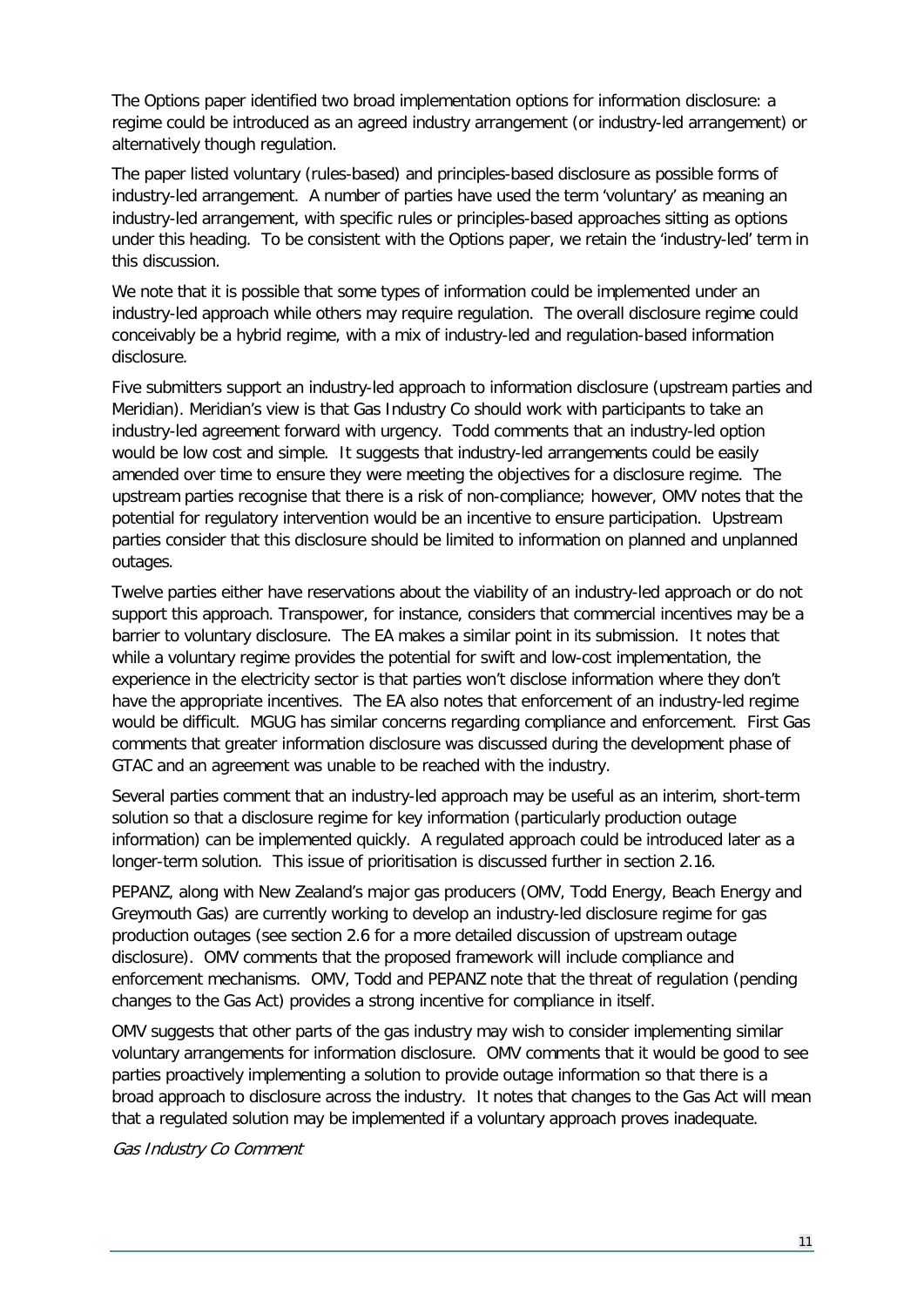From a process perspective, Gas Industry Co must first identify whether there is an issue with information disclosure in the gas industry. If there is an issue, the Gas Act requires Gas Industry Co to ensure, before making a recommendation for regulation, that an information disclosure regime is unlikely to be satisfactorily achieved by any other practical means. We will consider regulation where an industry-led approach is unlikely to satisfactorily achieve the objective of improved information transparency.

We note that upstream parties are working currently on the development of arrangements for the disclosure of upstream production outages (including planned and unplanned outages). Gas Industry Co will review these arrangements as part of our information disclosure workstream. Recognising some stakeholders' request for the timely introduction of an information disclosure regime, Gas Industry Co will continue work on a problem statement and, if appropriate, a regulatory alternative in parallel to the industry's work on an industry-led approach to information disclosure.

# <span id="page-11-0"></span>**2.5 Principles or Specific Approach to Information Disclosure**

The Options paper identified two broad approaches to information disclosure: specific (or rulesbased) and principles-based disclosure. These could be implemented as an industry-led arrangement, a regulated solution, or as a hybrid arrangement.

A principles-based approach to information disclosure focuses on achieving an outcome rather than setting detailed rules that parties must adhere to. Under this approach, parties would disclose any information that they hold that they expect would have a material impact on prices in the wholesale market if it was made publicly available. Specific disclosure has rules detailing the information that set out what parties must disclose.

Submissions are evenly balanced on the issue of whether a principles or specific approach to information disclosure should be implemented. Two parties think that both options are workable or that there could be a mix of options.

Parties favouring a principles-based approach note that it would avoid the risk of loopholes. It would be consistent with the approach used in the electricity sector, which has proved effective. Guidelines would be required under this form of regime and these would need to be well understood by parties. Of those who provide an opinion, most consider that a principles-based approach would only work under a regulated information disclosure regime. For instance, emsTradepoint consider that a strong obligation, which is provided by a regulatory solution, would be required to ensure that the principles yielded consistent information. The EA lists a number of drawbacks with an industry-led, principles-based approach, including an uncertainty over whether it could be enforced and whether disclosure would be adequate. It considers that a principles-based approach is likely to be most effective if it was implemented as a regulatory solution.

Parties supporting a specific (or rules-based) approach favour the certainty they consider the approach would provide. For example, Genesis notes that a key disadvantage of a principlesbased approach is the uncertainty that can cloud parties' judgement on whether information should be disclosed. This creates the potential for different interpretations regarding the types of information that should be disclosed, including the thresholds for disclosure. A specific, rulesbased approach avoids this problem. Similarly, Fonterra comments that, under a principlesbased approach, parties may take different approaches to information disclosure. It would like to see information available quickly and symmetrically when an outage occurs. Todd notes in its cross-submission that the 'market impact' test in a principles-based approach may be difficult to gauge in a gas wholesale market that consists primarily of bilateral contracts (in contrast to the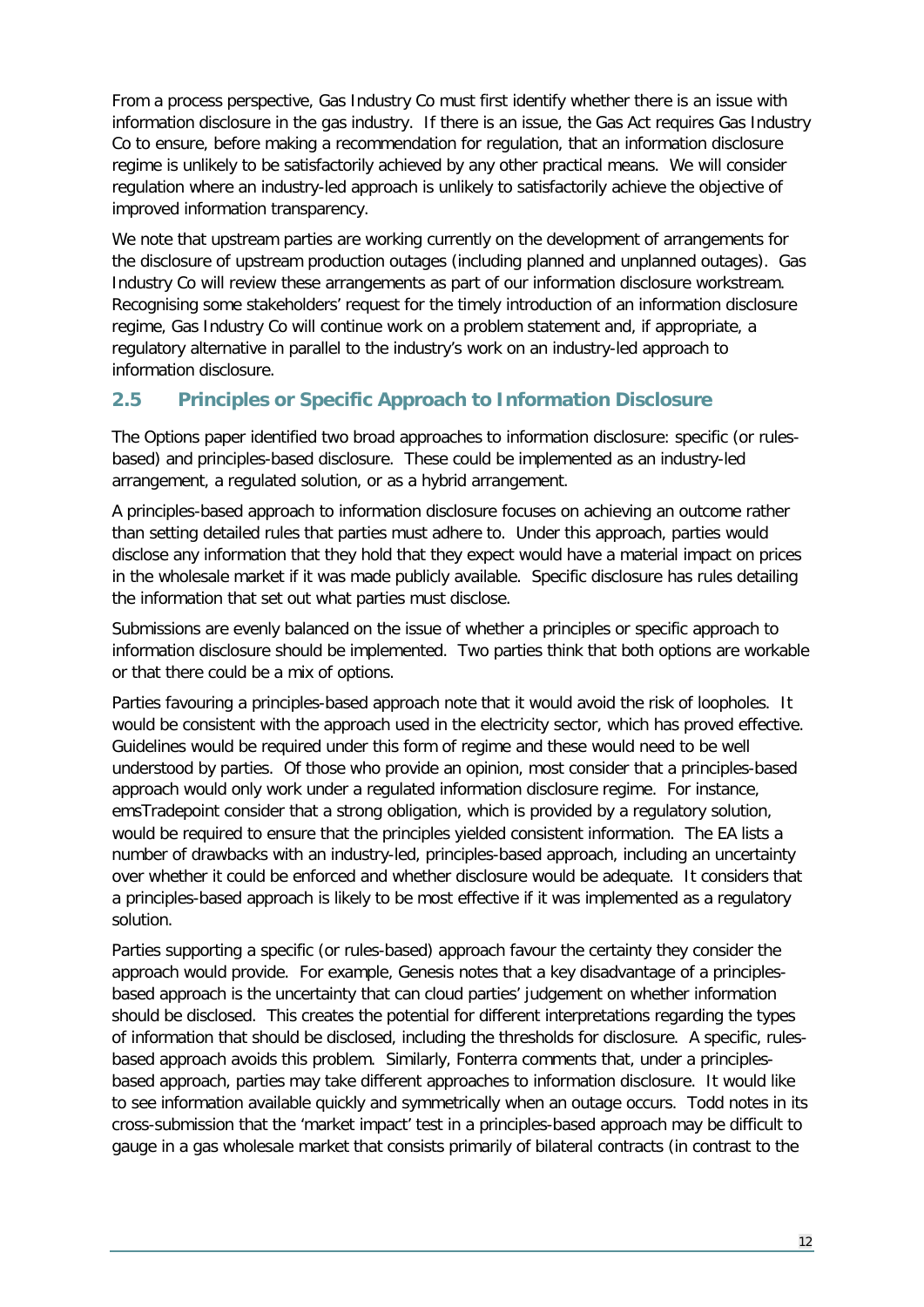New Zealand wholesale electricity market which is a gross pool market). Todd considers that there would need to be considerable guidance as to what constitutes material information.

#### Gas Industry Co Comment

The form of information disclosure regime is obviously a critical issue that needs to be determined. The approach will depend on the types of information that are disclosed and whether the information is disclosed under an industry-led arrangement or regulatory approach.

# <span id="page-12-0"></span>**2.6 Upstream Production Outages Disclosure**

The Options paper considered the disclosure of information related to both planned and unplanned outages for gas production facilities ('upstream production outages').

As noted in section [2.4,](#page-9-1) there is a broadly consistent theme across submissions that upstream production outage information should be disclosed. This view is shared by parties from across the wider energy sector, including the various segments of the gas industry. Submitters generally see upstream production outage disclosure as critical for information transparency and a well-functioning market. First Gas notes that having consistent and timely information on major gas production outages would help to build confidence in a well-functioning gas market.

PEPANZ's submission identifies two reasons why the disclosure of upstream outage information may be important to the industry. First, changes in gas availability directly affect the operations of industry participants and so information on events that may affect this availability are important for participants' decision making. Secondly, outage disclosure can enable the coordination of planned maintenance. This second point is reinforced in NZ Steel's submission where it notes that if the timing of the more recent Pohokura outages had been made visible then NZ Steel would have been able to coordinate its planned maintenance and substantially reduce its gas requirements.

Many of the submitters emphasise that the timely availability of information regarding upstream production outages is their key concern regarding information transparency in the gas sector. They comment that information disclosure on gas production outages should be the main priority for this information disclosure workstream. This issue of prioritisation is discussed further in section [2.16.](#page-18-1)

Many submitters do not provide specific details of what they expect to see in a production outage disclosure regime. However, there is general agreement across those parties who do provide more detailed comments. First Gas, Genesis, Todd and Vector expect to see information related to an estimated outage duration and the associated reduction (either in volume or capacity). First Gas and Genesis would also like to see background information relating to the cause of any outage disclosed.

In addition to the details of what should be disclosed, many submitters agree that it is appropriate to have an outage threshold, i.e. only upstream production outages of a certain size should be disclosed. This view is shared by many submitters (the EA, Contact, emsTradepoint, First Gas, Fonterra, Genesis, Greymouth, OMV, Todd, Transpower and Vector). emsTradepoint and Vector suggest that the requirement should be to disclosure any outage that would have a material impact on the market, but not outages below this threshold. The only party that does not agree that a minimum threshold is appropriate is Meridian who considers that all outages should be disclosed. Other submitters are either undecided or silent on this matter.

Although the upstream parties agree that the disclosure of upstream production outage information is appropriate, Todd and OMV note in their submissions that there would need to be an understanding that any information they were to supply during outages (particularly during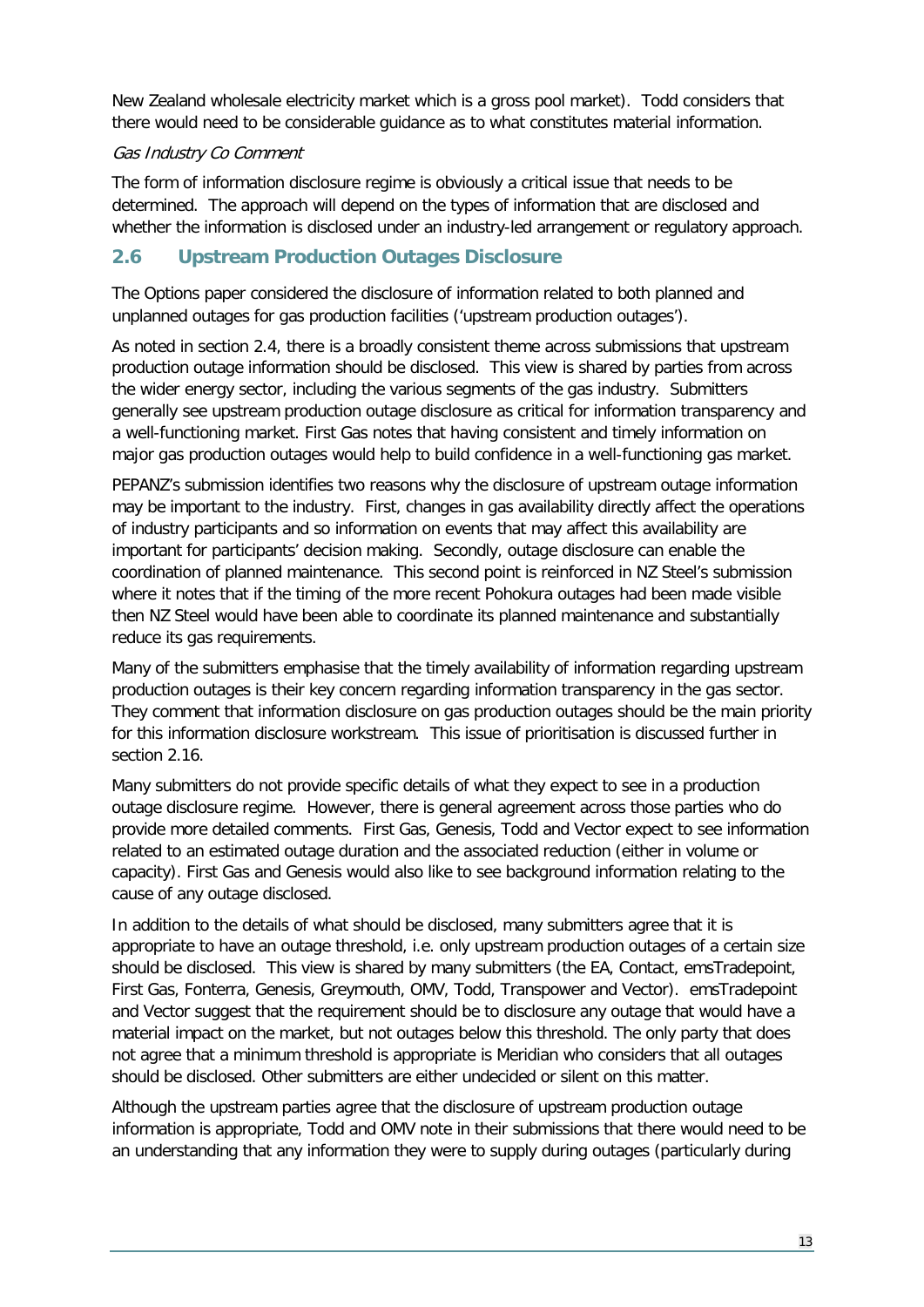unplanned outages) would be uncertain and subject to change. This issue is also recognised in some downstream party submissions. For instance, Fonterra notes that it would rather have timely information even if it was inaccurate, as this would allow it to plan for various contingencies.

As noted in section [2.4,](#page-9-1) major gas producers (OMV, Todd Energy, Beach Energy and Greymouth Gas) and PEPANZ are actively working to develop an industry-led disclosure regime for gas production planned and unplanned outages.

#### Gas Industry Comment

In parallel to upstream parties' work on industry-led arrangements, Gas Industry Co will develop a problem statement and, if appropriate, a regulatory alternative in the event that industry parties do not reach agreement on a workable solution.

# <span id="page-13-0"></span>**2.7 Major User Outages Disclosure**

The Options paper considered the disclosure of both planned and unplanned outages for major users (excluding those that may fall under a possible size threshold).

Parties have mixed views about whether an information disclosure regime should include gas major users' plant outages.

Several submitters (Contact, the EA, Haast, MEUG, emsTradepoint, First Gas, Fonterra, Genesis, Meridian, Trustpower and Vector) consider that major users make up a large portion of the demand-side of the gas market and therefore should be required to disclose outage information. The EA considers that parties (including major users) should disclose information they hold about themselves that could affect the market. emsTradepoint comments that information disclosure by major users is critical to providing information symmetry to the market and avoiding increased risk for other trading participants. Flick would like to see outage disclosures from major gas users who are also participants in the electricity market.

Some parties (including Methanex and Todd) disagree that major users' plant outages should be included in an information disclosure regime. Submissions from these parties focus mainly on the impact that information disclosure could have on Methanex. Methanex's submission warns that it would "face adverse consequences if information on planned outages were to be widely disclosed, given the prospect that its competitors in global methanol markets would be able to use that information to gain a competitive advantage, where those competitors are not required to disclose such information themselves". Methanex requests that Gas Industry Co carries out further investigation in to why in Australian markets major users have lesser disclosure requirements, including why LNG producers are treated differently to other major users. OMV and Todd note that they are cognisant of Methanex's concerns and that they may warrant Methanex being excluded from any disclosure requirements.

In contrast to Methanex's concerns, Fonterra, another major user, considers that it is appropriate for major users to disclose outage information if an outage is expected to materially impact the market. Fonterra notes that, due to its seasonal production profile, its planned outage information is already in the public domain. Fonterra considers that its unplanned outages would not materially impact the market and therefore should sit below an agreed threshold.

#### Gas Industry Co Comment

The scope of an information disclosure regime is an important issue to be addressed as Gas Industry Co defines the problem statement and identifies particular options.

## <span id="page-13-1"></span>**2.8 Storage Information Disclosure**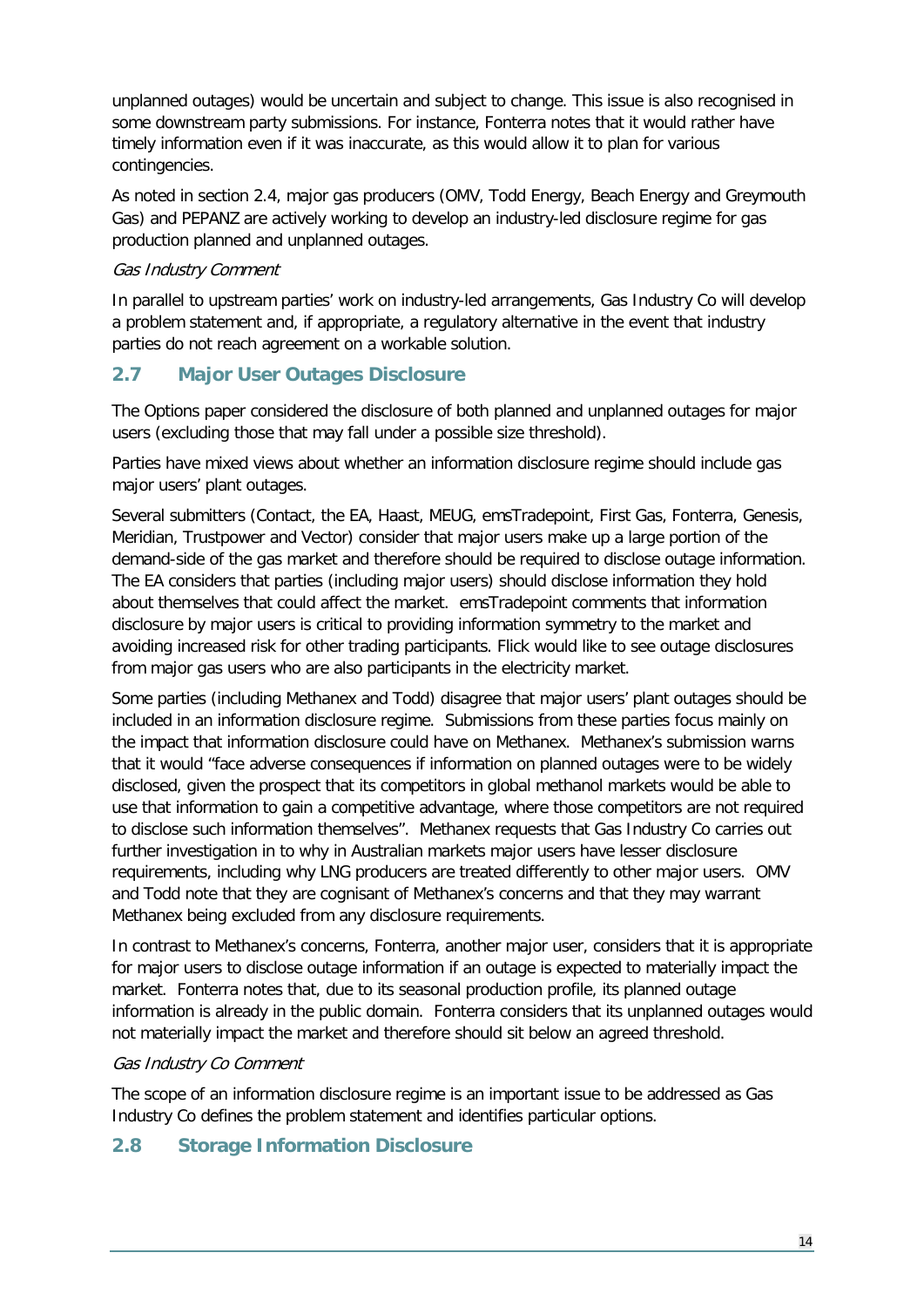The Options paper did not specifically consider the disclosure of gas storage information. However, seven parties (emsTradepoint, Flick, First Gas, Greymouth, MGUG, Todd and Trustpower) comment that storage information should be included in a disclosure regime. Greymouth provide the reasoning that storage, in general, has a material impact on both security of supply and prices.

The Ahuroa Gas Storage Facility ('Ahuroa') is mentioned specifically by emsTradepoint, Flick and Todd in their submissions. These parties would like the aggregate storage across all parties using the facility to be disclosed publicly. Ahuroa is owned by Gas Services New Zealand but First Gas submitted on its behalf. First Gas notes in its submission that Gas Services New Zealand is currently unable to disclose storage information due to its contractual agreements however, it is willing to seek the consent of existing and future users of the facility. First Gas suggests that an alternative could involve users of Ahuroa supplying the information directly. Either way, First Gas comments that it would welcome further discussion on Ahuroa gas storage information disclosure.

#### Gas Industry Co Comment

The scope of an information disclosure regime is an issue that will be addressed as Gas Industry Co defines the problem statement and identifies particular options.

## <span id="page-14-0"></span>**2.9 Transmission Information Disclosure**

The Options paper considered the disclosure of both planned and unplanned outages for transmission pipelines.

Six submitters (Contact, emsTradepoint, Genesis, MGUG, NZ Steel, Todd and Vector) consider that the current level of information disclosed by First Gas (the transmission owner) is adequate. In fact, NZ Steel praises First Gas for the process it followed to inform the industry of a transmission pipeline outage that occurred while it created a bypass on the Maui pipeline in 2018. NZ Steel explains that the regular updates First Gas provided enabled it to continually assess the risk and its contingency plans. emsTradepoint also thinks that the current level of disclosure by the transmission owner is sufficient.

Despite the general level of comfort around how information surrounding transmission outages is currently disclosed there are a few submitters who would like to see improvements made (Fonterra, Greymouth, Flick and Mercury). For instance, Mercury and Fonterra comment that they would like greater, structured visibility on pipeline transmission outages (planned and unplanned). First Gas notes in its submission that it is open to a discussion on providing further information that participants need.

#### Gas Industry Co Comment

The scope of an information disclosure regime is an issue that will be addressed as Gas Industry Co defines the problem statement and identifies particular options.

## <span id="page-14-1"></span>**2.10 Gas Quality Information Disclosure**

Vector's submission suggests that Gas Industry Co should consider including gas quality information in an information disclosure regime. Vector would like to see more timely notifications of when gas that has been injected into the pipeline diverges from gas specification standards. It considers that issues relating to asset lives and consumer safety could potentially arise if this information is not disclosed.

#### Gas Industry Co Comment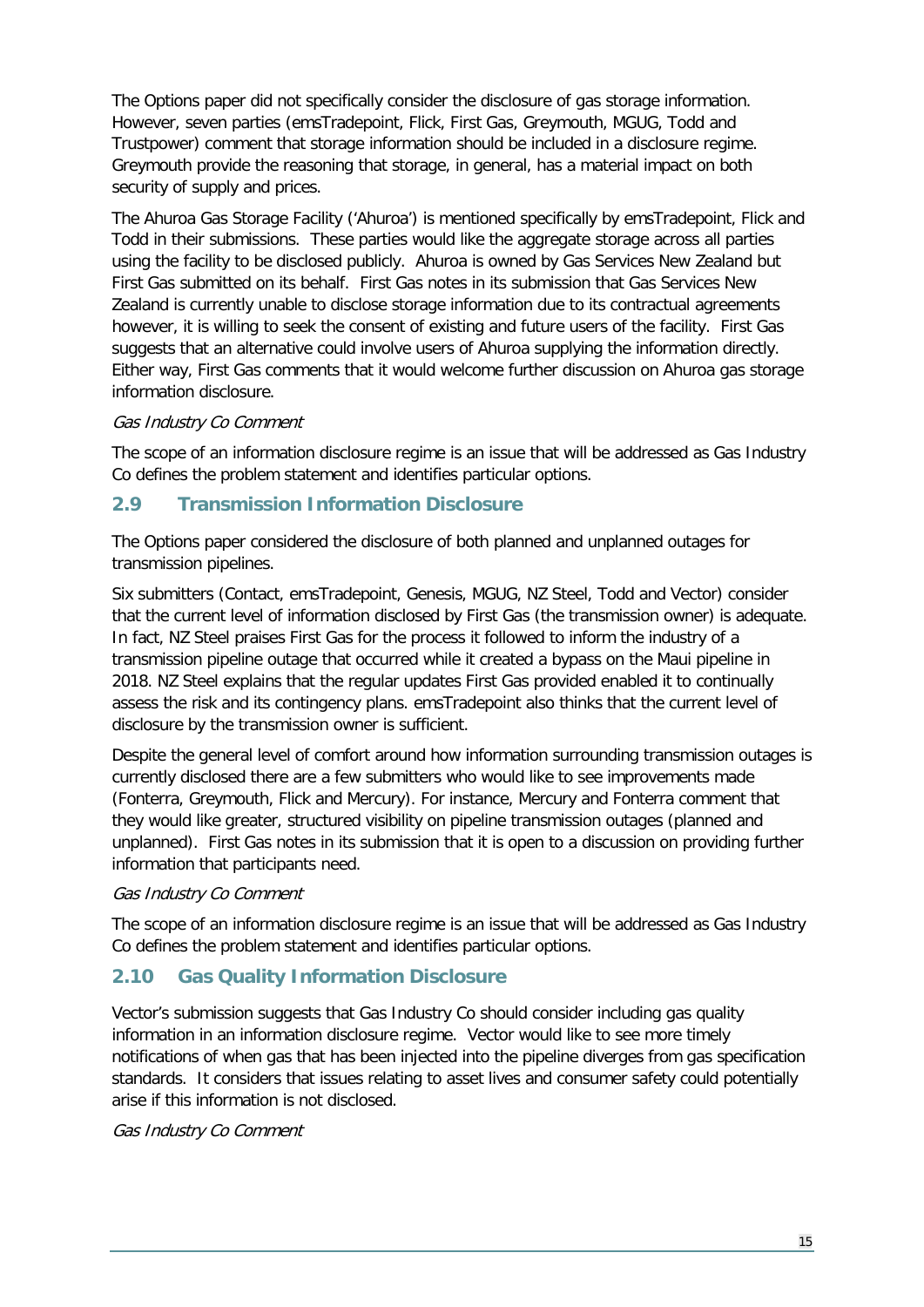Gas Industry Co is cognisant of Vector's concerns. This issue will be addressed in our separate Gas Quality workstream to ensure the appropriate discussions and consultations take place. Further work in this workstream is expected to take place before the end of the calendar year.

# <span id="page-15-0"></span>**2.11 Forecast Production Disclosure**

The Options paper considered the requirement for gas producers to provide production information for the coming year (or quarterly information over the year).

There are mixed views between parties on whether an information disclosure regime should include forecast production disclosure.

Thirteen submitters (Contact, the EA, Flick, emsTradepoint, EnergyLink, First Gas, Fonterra, Genesis, Mercury, Meridian, Transpower, Trustpower and Vector) would like to see forecast gas production information disclosed. Transpower notes that production forecasts could assist its security of supply forecast assessments. Contact considers that the information would be beneficial to the wider industry because it would enable parties to schedule plant outages during periods of lower supply. emsTradepoint also agree that forecast production information is important; however, they wonder whether 12 months is sufficient to strengthen longer-term gas trading as typical supply agreements have terms of 24-36 months. EnergyLink have a slightly different perspective in that although it considers that forecast production information could be useful, it wonders whether it may not be necessary if upstream production outages are adequately disclosed as parties may be able to work these forecasts out for themselves.

In contrast to the above views, the upstream parties (Greymouth, OMV, PEPANZ and Todd) are opposed to further disclosure of forecast production. Several of the parties note that annual production forecast information is already available from MBIE<sup>4</sup>. OMV comments that MBIE is currently assessing the timing and content of the information it publishes. OMV also notes that if the electricity industry is interested in this information to assist with their understanding of thermal supplies then it considers that this should be addressed under the electricity, not gas, industry disclosure regime.

#### Gas Industry Co Comment

As upstream parties note, annual production forecast information is available from MBIE. However, the information that is supplied by producers in March is often not published until several months later. In 2019, MBIE provided the information in June, which was earlier than in other years. This timing may limit the usefulness of the information for electricity companies who are particularly interested in understanding fuel availability (both thermal and hydro) for the winter period. It may be possible to bring the publication date forward further.

The EA, together with input from Gas Industry Co, is doing work to understand options for disclosure of thermal generators' thermal fuel (coal and gas) positions.

More generally, the scope of an information disclosure regime is an issue that will be addressed as Gas Industry Co defines the problem statement and identifies particular options.

# <span id="page-15-1"></span>**2.12 Forecast Consumption Disclosure**

The Options paper considered the requirement for major users to provide consumption information for the coming year (or quarterly information over the year).

<span id="page-15-2"></span><sup>4</sup> MBIE's 2018 release of Reserves, Activity and Field Data includes producers' forecasts of annual gas production over the period 2018 - 2053.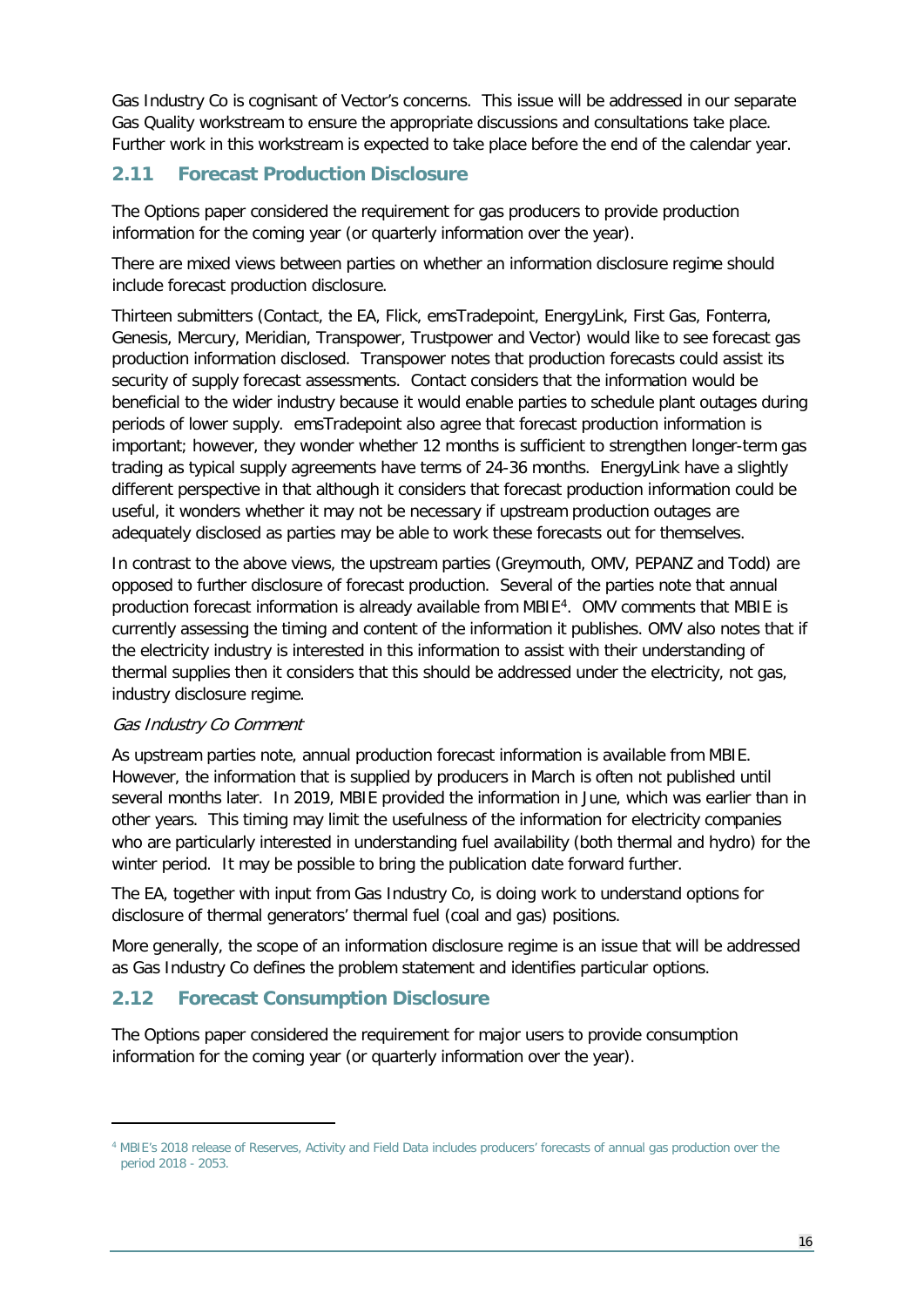There are mixed views between parties on whether an information disclosure regime should include forecast consumption disclosure.

Seven parties (Contact, the EA, emsTradepoint, Fonterra, Mercury, Meridian and Transpower) would like to see consumption forecasts disclosed. Transpower notes that consumption forecasts could assist its security of supply forecast assessments. emsTradepoint also considers that this type of disclosure is important to ensure information symmetry. Genesis does not necessarily support forecast consumption disclosure but notes in its submission that it would be comfortable providing regularly updates, as a major user, conditional on the information being aggregated with similar information provided by other major users. Fonterra notes that the data would need to be aggregated.

Greymouth, Methanex and OMV are opposed to the disclosure of consumption forecasts by major users. Methanex states that the information is commercially sensitive, and it does not believe that its provision would be effective in dealing with security of supply issues. Methanex makes the general point that aggregation of data would not address its confidentiality concerns, given the large size of its gas consumption relative to other users.

#### Gas Industry Co Comment

The scope of an information disclosure regime is an issue that will be addressed as Gas Industry Co defines the problem statement and identifies particular options.

# <span id="page-16-0"></span>**2.13 emsTradepoint Price and Volume Disclosure**

The Options paper noted that an understanding of traded quantities and prices by all parties in a market is necessary for the efficient operation of that market. The paper identified the publication of lagged emsTradepoint price and volume information as a potential avenue for improving the availability of this market information.

Submitters generally agree that this information should be disclosed publicly. However, four parties note that this information is already available through a \$5,000 p.a. read-only subscription to emsTradepoint. For instance, OMV comments that the relatively low level of this fee should not be a barrier to industry participants. In Todd's cross-submission, it notes that the Wholesale Information and Trading System (WITS) 'Free to Air' information source for the electricity sector is paid for by electricity participants through a levy.

In its submission, emsTradepoint "agree[s] that lagged traded volumes and prices should be disclosed under an information disclosure regime." emsTradepoint comments that it supports this option and will work to deliver it. emsTradepoint goes further to suggest that all gas wholesale market trades should be published though this same mechanism in order to ensure uniformity, availability and price discovery.

emsTradepoint takes a different position in its cross-submission. It states that "In our view the entry level annual fee of \$5000, to access this [emsTradepoint price and volume] information is not unreasonable and, as we have paying participants we assume they derive at least that value in benefits." emsTradepoint notes that it "…will continue to provide subscription-based access to our exchange." It is considering different levels of access and information depending on the participation level. emsTradepoint has recently added a lagged, weekly publication of its Monthly and Quarterly Indices and daily volume weighted average prices to its public website as a free service.

# <span id="page-16-1"></span>**2.14 Contract Price and Volumes Disclosure**

A further option for improving market information identified in the Options paper is the publication of weighted average price and volumes from gas traded under bilateral contracts.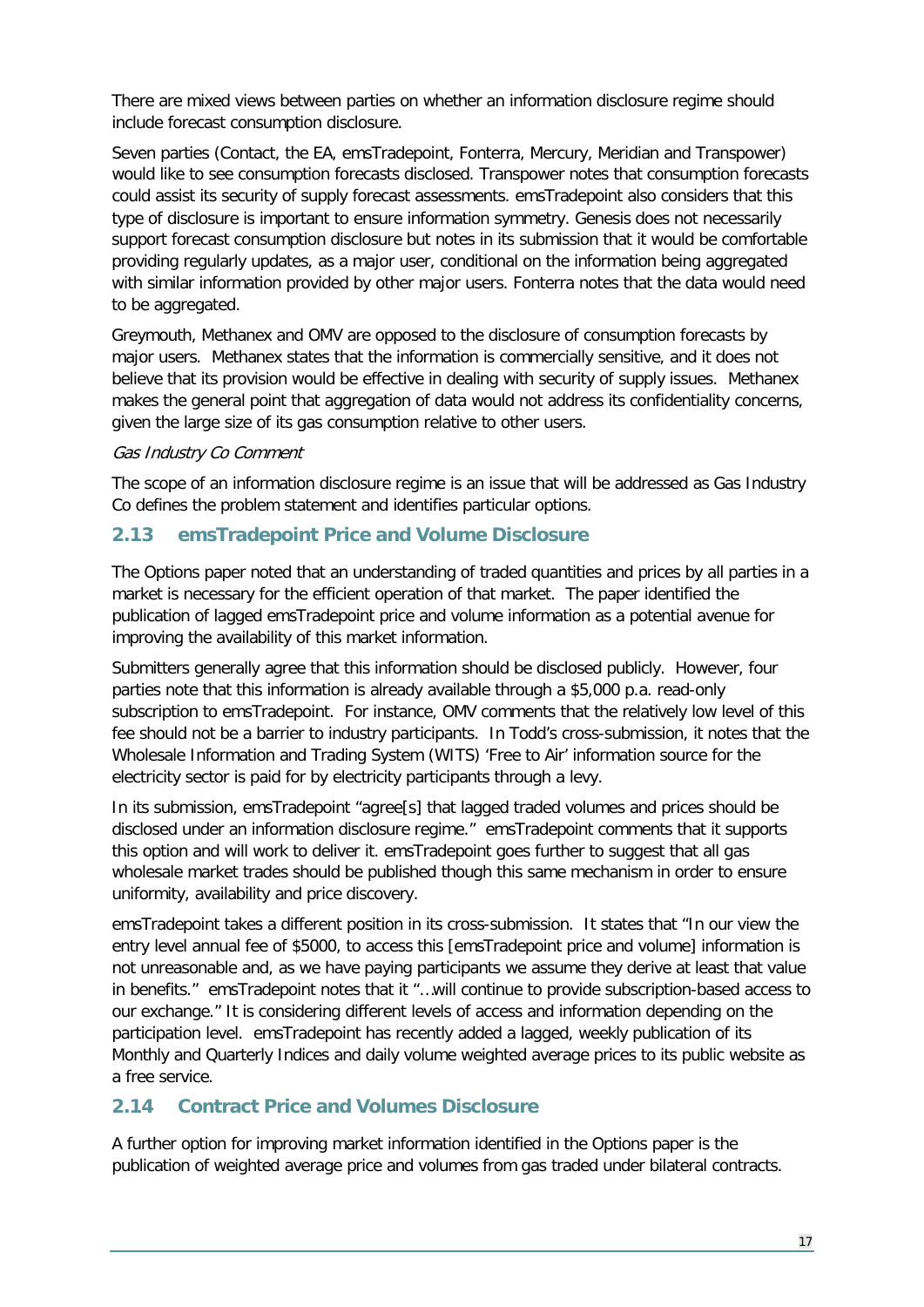Under this option, parties would report price and quantity information to an independent party, who would publish aggregated information.

Six parties support the further development of this option (Meridian, the EA, Contact, Flick, Vector and emsTradepoint). The EA considers that the focus should be on volumes disclosure. Vector considers that work on the option should be a lower priority relative to work on outage information disclosure.

Seven parties do not support the option and consider that it should not be progressed further (OMV, Todd, Greymouth, PEPANZ, Trustpower, Genesis and Methanex). A number of arguments are made supporting this position, including:

- A 'problem' has not been identified that would support or require the disclosure of commercially sensitive information. For instance, Trustpower notes that while there is a gap in price and volume information related to gas supply agreements (GSAs), "...it is not clear this is creating any inefficiencies in the gas market that need to be immediately addressed."
- The price in a GSA reflects the market dynamics at the time the contract was entered into rather than the current market, so an aggregation of GSA prices will not necessarily reflect current market conditions;
- GSA terms and conditions are bespoke (particularly for larger wholesale contracts) so aggregating or averaging price and quantity information from these contracts would provide limited information. The contract terms would need to be standardised in some way for aggregation to make sense;
- Methanex and Todd comment that the gas market is not large enough for the terms of major commercial deals (particularly GSAs that Methanex enters into for its gas supply) to be 'hidden' through aggregation.

EnergyLink considers that contract disclosure arrangements should mirror those in the electricity sector. Along a similar vein, Meridian considers that information including the "…forward price curve, level of trading and level of depth" should be disclosed.

Responding to EnergyLink's point, Todd notes in its cross-submission that the amount of gas available at any time for thermal generation is driven by a range of factors (including gas production capacity, contractual priorities and commitments of parties that can potentially make gas available). The electricity and gas wholesale markets have different characteristics. On Meridian's comment, Todd notes that the wholesale gas market does not have the structure to provide the information that Meridian proposes.

Finally, TDB Advisory's report on Gas Industry Governance<sup>[5](#page-17-0)</sup> recommends against introducing disclosure obligations for commercial information except where it is clear such disclosure would solve identified problems. TDB notes that "Disclosure obligations carry the risk of reducing incentives for investment in the production of information. Compared with outage information, incentive risks are higher around commercial information."

#### Gas Industry Co Comment

This option of contract price and volumes disclosure elicited some strong comments, particular from parties that do not support the option. The merits of this option will be evaluated in the next stage of the workstream.

<span id="page-17-0"></span><sup>&</sup>lt;sup>5</sup> TDB Advisory (2019). "Gas Industry Governance: Incentives, Regulation and Outcomes", 29 April 2019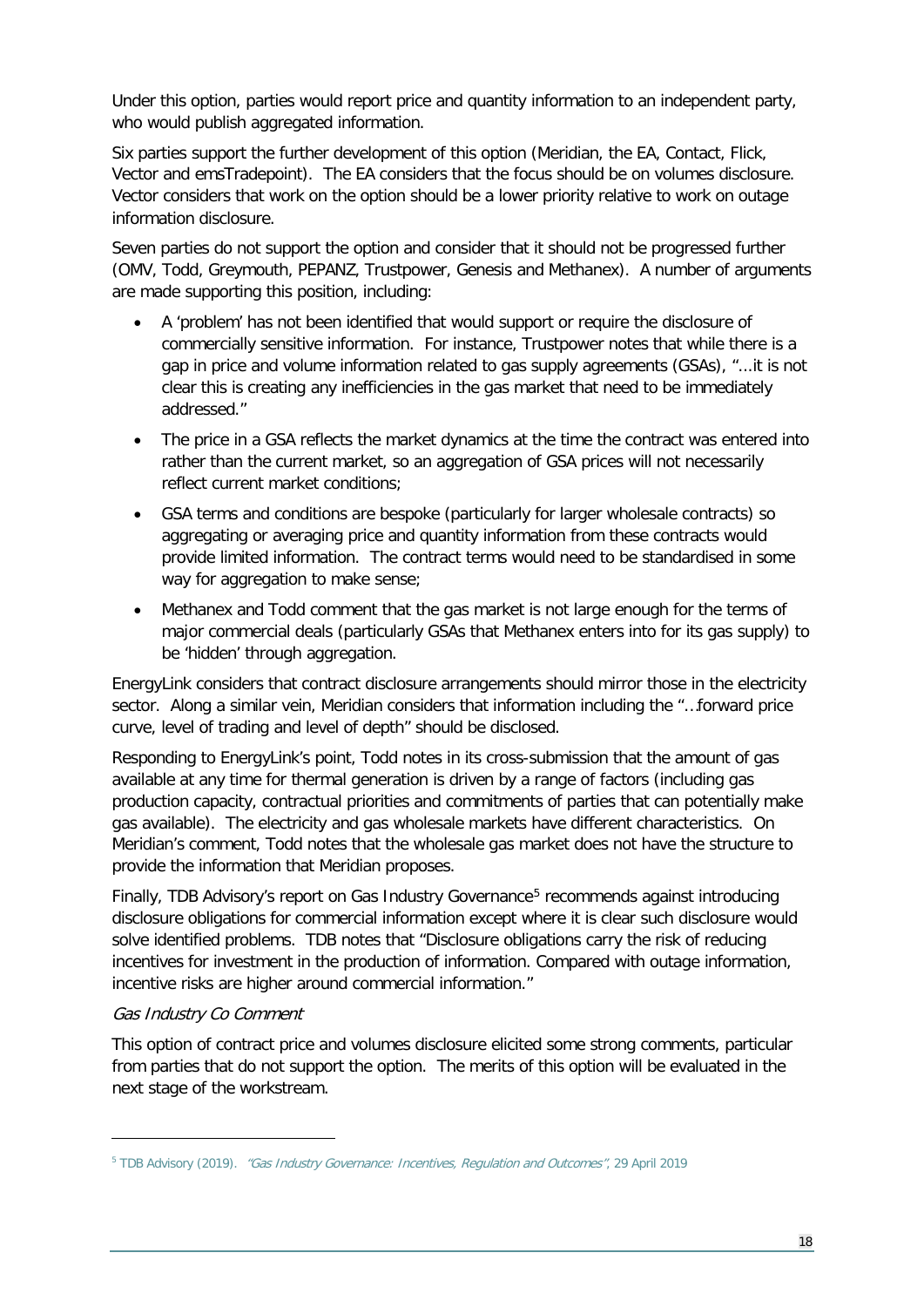# <span id="page-18-0"></span>**2.15 Gas Reserves and Resources Reporting**

The Options paper noted that producers disclose annual petroleum field reserves and contingent resources (2P and 2C) to MBIE. This information is provided under the Crown Minerals (Petroleum) Regulations (2007). The paper commented that there may be some gaps in this information.

MGUG's submission considers that this reserves and contingent resource information lacks explanation into the sources of contingency, and investment programme information associated with contingent resources and gas reserves. It notes that this information is typically 7-8 months out of date before it is published<sup>6</sup>. MGUG also comments that deliverability information for each field is historic and of limited value.

#### Gas Industry Co Comment

Upstream parties disclose a range of information to MBIE in their annual reports, under the Crown Minerals (Petroleum) Regulations (2007). This disclosure includes the information highlighted by MGUG. MBIE provides some of this information publicly in its Reserves, Activity and Field Data report. We understand that MBIE may be looking to review the information it publishes from these reports.

# <span id="page-18-1"></span>**2.16 Priorities for Information Disclosure**

Most submitters consider that improved information regarding planned and unplanned plant outages should be the highest priority for the workstream. This focus recognises the importance that these parties place on outage information. Parties are particularly interested in improved production outage information, although several also include major user outages in the scope of improved outage information (see sections [2.6](#page-12-0) and [2.7\)](#page-13-0).

Upstream parties consider that plant outage information should be the sole focus (or only priority) of the workstream. With the exception of OMV, they also see that the provision of emsTradepoint information could be useful.

Several other parties (including Transpower, Genesis, Vector, Meridian and emsTradepoint) consider that the other options canvassed in the Options paper should be further explored, but this should be a lower priority or second phase of work. For example, Vector suggests a twostage approach for the workstream. It suggests that the first stage would focus on disclosure obligations on unplanned and planned outages as a matter of priority. The second stage would focus on other types of information.

## Gas Industry Co Comment

The narrowing or prioritisation of options will be a key issue in the next stage of the workstream. We note that upstream parties are working on the development of an industry-led regime for production outages disclosure. emsTradepoint is working on a redevelopment of its website and has recently brought Monthly and Quarterly Indices and daily volume weighted average prices from behind its paywall. The EA and Gas Industry Co are also working on improving the disclosure of thermal fuels arrangements in the electricity sector.

# <span id="page-18-2"></span>**2.17 Publication Options**

<span id="page-18-3"></span><sup>6</sup> MBIE requires gas producers to submit information by 31 March. In 2019, MBIE produced its Reserves, Activity and Field Data report in mid-June.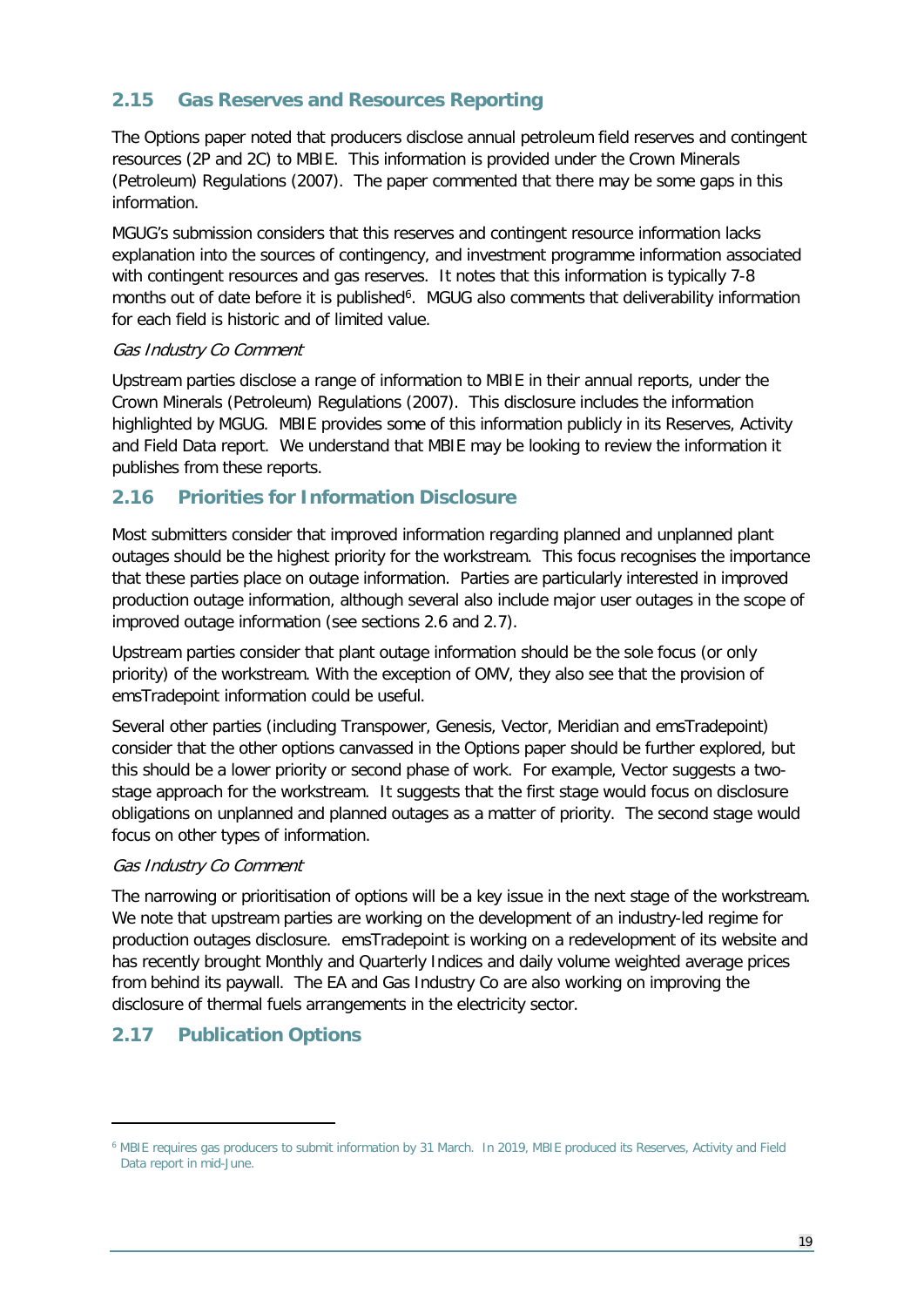The Options paper suggested several possible channels for publishing information. The appropriate channel will depend on the type of information being disclosed.

There is some support for a single, central source of information. However, Todd notes that participant's own websites could provide greater flexibility and prove easier for updating information.

There is also some support for an energy sector wide information platform, possibly using the POCP website for outage information. The EA notes that POCP is currently in the process of being redeveloped, so its design could potentially be adjusted to incorporate gas sector information. A few submitters support the development of a separate platform so that gas information is easy to find.

Some submitters consider that it is premature to be considering publication channel options at this stage.

# <span id="page-19-0"></span>**2.18 Benefits Analysis**

A high-level benefits analysis is included in the Options paper to provide an indication of the size of benefits that might be achieved from an information disclosure regime. These benefits centre around a reduction in the overall efficiency losses that are associated with limited information transparency and information asymmetry.

Overall, there is limited feedback on the benefits analysis. This is not surprising given the preliminary nature of the analysis. Some submitters support the general approach. Todd notes several points which a full cost-benefit analysis would need to consider. A couple of submitters note that the analysis should include the benefits of improved information on other related industries (particularly the electricity sector).

## Gas Industry Co Comment

If we proceed down a regulatory route for introducing an information disclosure regime, a costbenefit analysis will be part of the Statement of Proposal.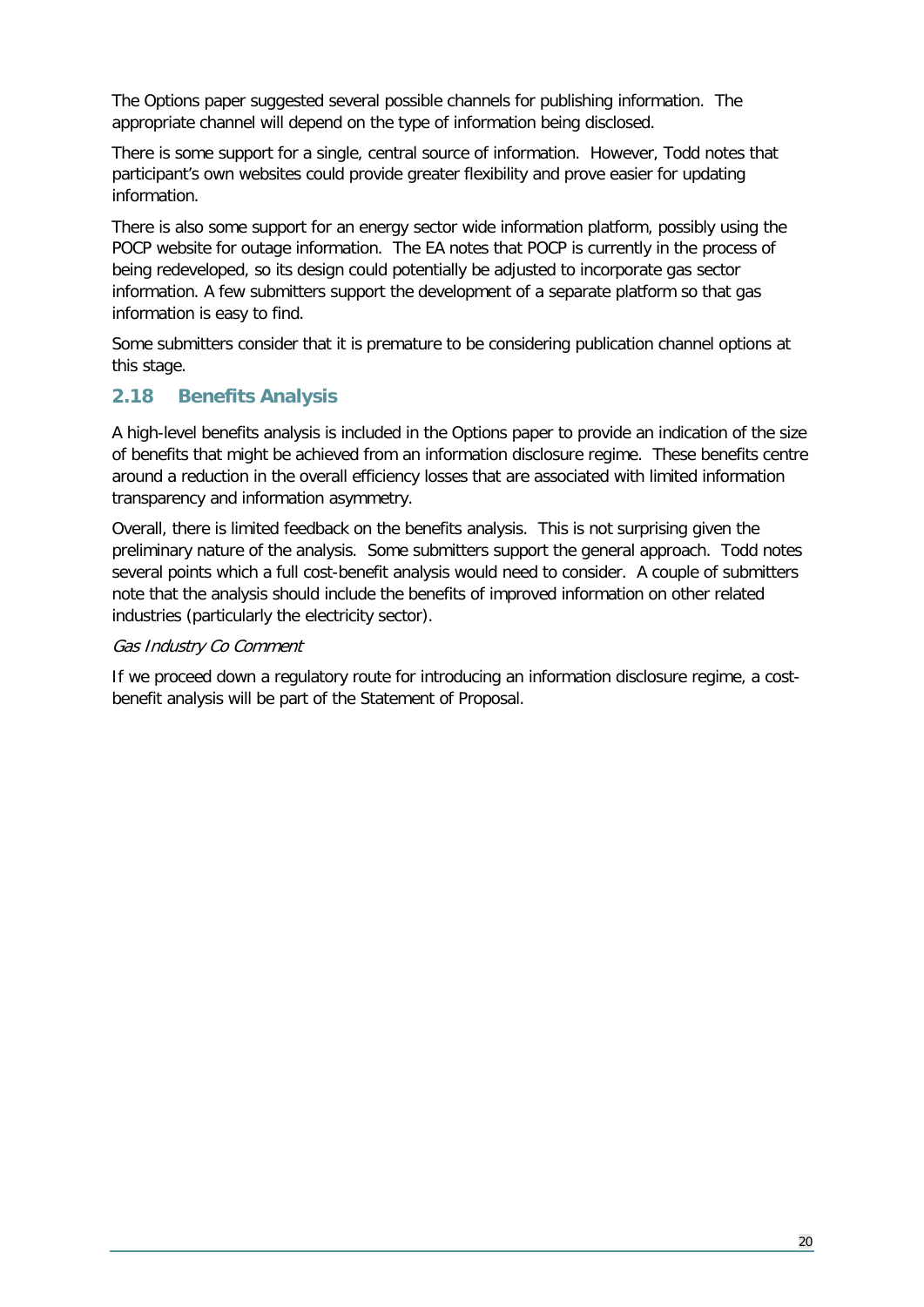# <span id="page-20-0"></span>3. Next Steps

There are several strands of work underway related to this information disclosure workstream, including:

- **Gas production outages.** Gas producers are currently developing industry-led arrangements for the disclosure of production outages (both planned and unplanned).
- **ems-Tradepoint price & volume information.** emsTradepoint is re-designing its website over the next six months or so, with different levels of access and information depending on the participation level. It will continue to provide subscription-based access to its exchange. However, emsTradepoint has started publishing VWAP (Volume Weighted Average Price), FRMI (Frankley Road Natural Gas Monthly Index) and FRQI (Frankley Road Natural Gas Quarterly Index) price measures on a weekly basis on the public part of its website.
- **Thermal fuels information disclosure for electricity generators.** Somewhat separate to the issues canvassed in the Options paper, some electricity companies have proposed that thermal generators should disclose their thermal fuel (coal and gas) positions. The Genesis submission discusses this point. The EA, together with Gas Industry Co, is progressing this issue.
- **Currently available information.** Some parties may be unaware of some information that is publicly available currently (see section [2.3\)](#page-9-0). Gas Industry Co intends to develop an information portal on its website for parties to access and understand this information. A first version of this portal is scheduled to be launched in a few months.
- **Industry notifications page.** Gas Industry Co has recently provided a page on its website for stakeholders to post any industry notifications. The page was developed in response to requests from stakeholders that an online tool be made available for the industry to voluntarily post notifications. The page is not intended to replace, and does not reflect any of the outcomes of, this information disclosure workstream.
- **Gas production information.** Several parties have commented that they would like to see information regarding forecast gas production. This information is already published by MBIE. In 2019, MBIE provided the information in June, which was earlier than in other years (information is submitted to MBIE in March). It may be possible to bring the publication date forward further.
- **Gas quality information.** Under its gas quality workstream, Gas Industry Co will consider what further gas quality information is required by the industry. Work is expected to begin on this before the end of the calendar year.

The work by upstream parties focuses on a core element of gas information: gas supply outage information. As discussed in section [2.16,](#page-18-1) most submitters consider that improved information regarding production outages is the biggest issue for information disclosure in the gas industry.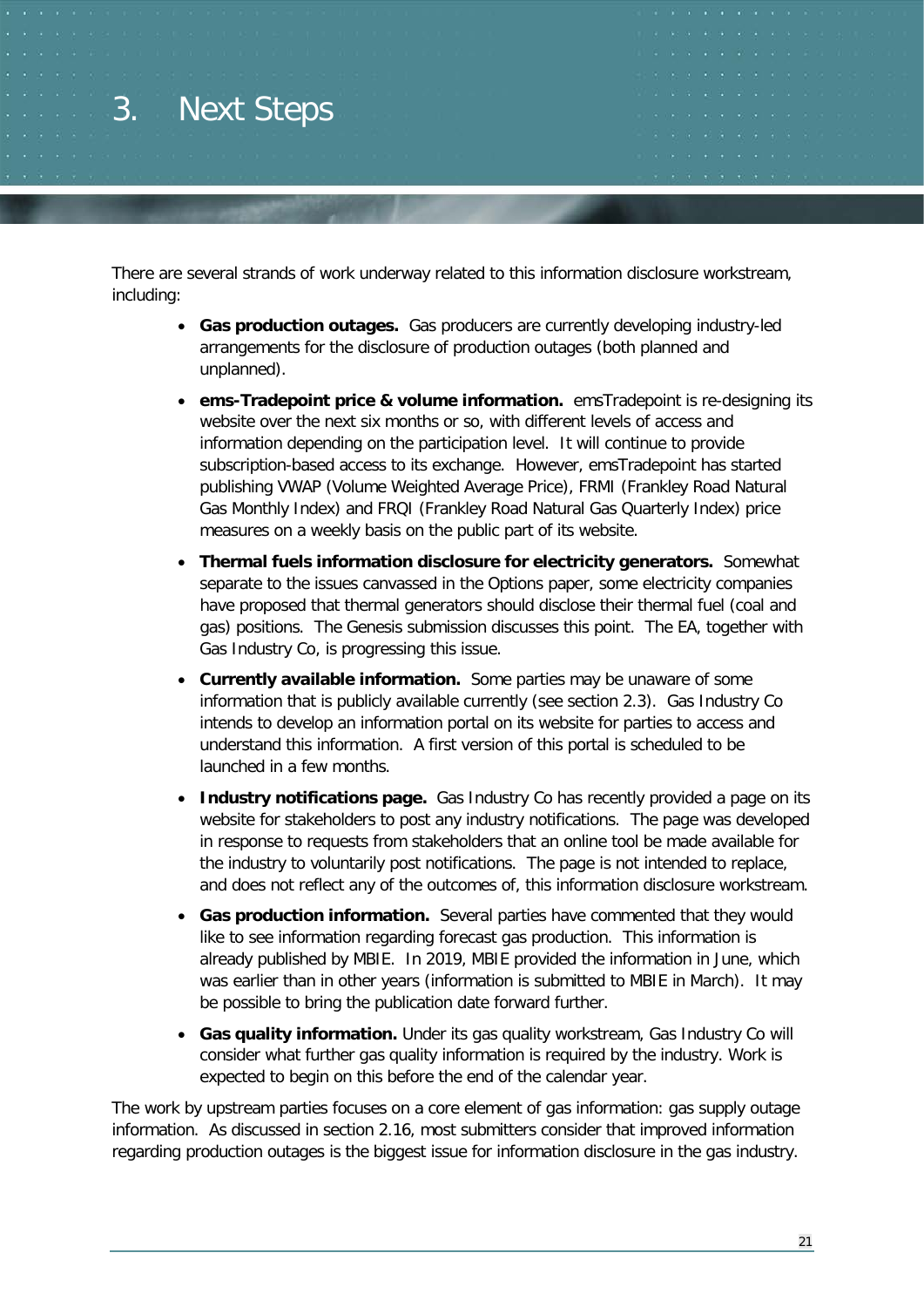Gas Industry Co will assess any arrangements that are developed against the government's objectives for the gas sector as outlined in the Gas Act and GPS.

The next step in Gas Industry Co's work programme on information disclosure will involve the development of a specific problem statement along with particular information disclosure options. A paper on this topic will be released for consultation in October.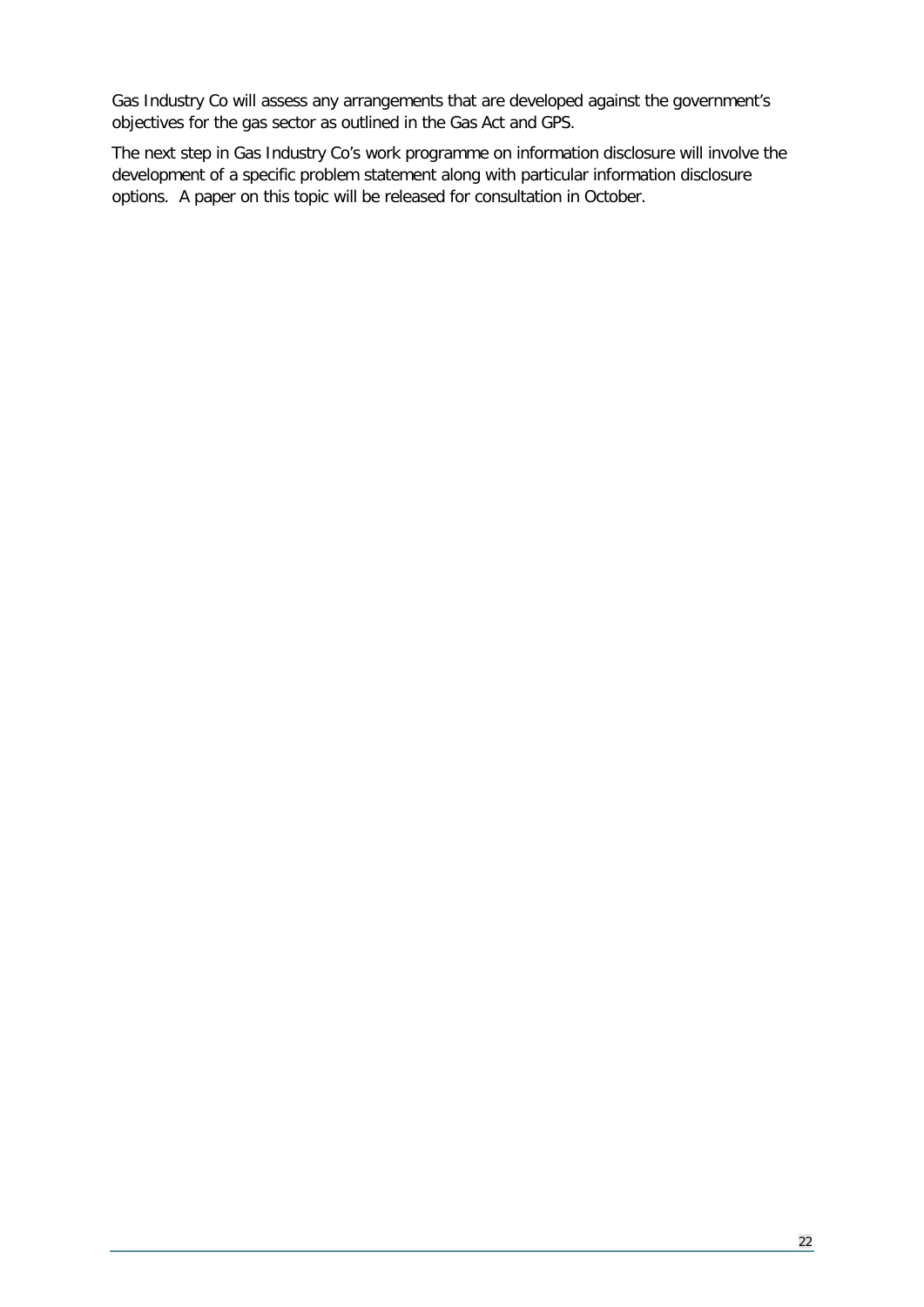# <span id="page-22-0"></span>**Glossary**

| Ahuroa        | Ahuroa Gas Storage Facility                          |
|---------------|------------------------------------------------------|
| EA            | <b>Electricity Authority</b>                         |
| <b>EMI</b>    | <b>Electricity Market Information website</b>        |
| <b>FRMI</b>   | Frankly road natural gas monthly index               |
| <b>FRQI</b>   | Frankly road natural gas quarterly index             |
| Gas Act       | Gas Act (1992)                                       |
| GIC           | Gas Industry Co                                      |
| GJ            | Gigajoule                                            |
| <b>GPS</b>    | Government Policy Statement on Gas Governance (2008) |
| <b>GSA</b>    | Gas supply agreement                                 |
| <b>GTAC</b>   | <b>Gas Transmission Access Code</b>                  |
| <b>MBIE</b>   | Ministry of Business, Innovation and Employment      |
| <b>MEUG</b>   | Major Electricity User Group                         |
| <b>TDB</b>    | <b>TDB Advisory</b>                                  |
| <b>PEPANZ</b> | Petroleum Exploration and Production New Zealand     |
| PJ            | Petajoule                                            |
| <b>POCP</b>   | Planned Outage Co-ordination Process website         |
| <b>UTS</b>    | Undesirable trading situation                        |
| <b>VWAP</b>   | Volume weighted average price                        |